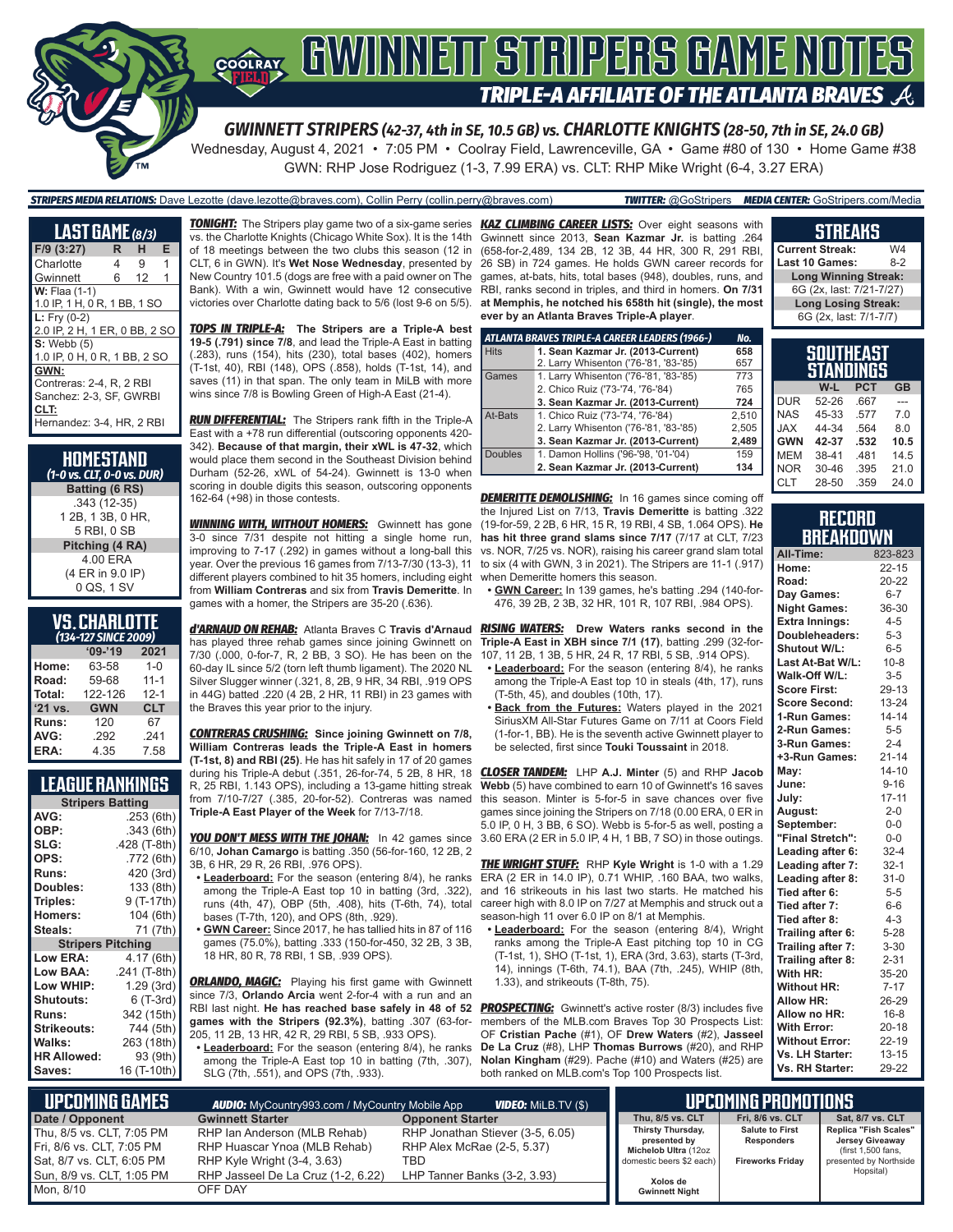

#### *WEDNESDAY, AUGUST 4, 2021 VS. CHARLOTTE*

#### **MANAGER MATT TUIASOSOPO**

**Matt Tuiasosopo** is in his first season as Gwinnett manager and his third season as a coach in the Atlanta Braves organization in 2021. He was named the seventh manager in team history on 3/30/21. Tuiasosopo is both the youngest manager in team history (turned 35 on 5/10) and the first former Gwinnett player to manage the club (hit .221 with 19 HR, 73 RBI in 178 games from 2016-17).

Tuiasosopo made his managerial debut in 2019 with Class-A Rome, leading the club to a 65-74 record and earning Atlanta's Bobby Cox Award for minor league manager of the year. He was set to return to Rome in 2020, but was reassigned to the Braves Alternate Training Site at Coolray Field once the MiLB season was canceled.

| Tuiasosopo's Managerial Career | Games | W-L     | <b>PCT</b> | <b>Plavoffs</b> |
|--------------------------------|-------|---------|------------|-----------------|
| With Gwinnett (1 Season):      | 79    | 42-37   | .532       |                 |
| MiLB Career (2 Seasons):       | 218   | 107-111 | 491        |                 |

*All staff bios available in the 2021 Stripers Media Guide*

| EJECTIONS (3)              |                          |                         |  |  |  |
|----------------------------|--------------------------|-------------------------|--|--|--|
| Player/Coach               | Date/Inning              | <b>Umpire</b>           |  |  |  |
| <b>Ryan Goins</b>          | 5/25 vs. MEM, 7th Inning | <b>HP Clint Vondrak</b> |  |  |  |
| <b>MGR Matt Tuiasosopo</b> | 6/3 vs. JAX, 8th Inning  | <b>HP Alex Tosi</b>     |  |  |  |
| <b>Travis Snider</b>       | 7/30 at MEM, 8th Inning  | HP John Bacon           |  |  |  |

| TEAM DEFENSE (6TH IN TRIPLE-A EAST)                                                                                  |                                                   |                          |           |            |            |           |           |
|----------------------------------------------------------------------------------------------------------------------|---------------------------------------------------|--------------------------|-----------|------------|------------|-----------|-----------|
| <b>PCT</b>                                                                                                           | G                                                 | ТC                       | <b>PO</b> | A          | Е          | <b>DP</b> | ΤP        |
| .983                                                                                                                 | 79                                                | 2826                     | 2054      | 724        | 48         | 79        |           |
| <b>Catchers</b>                                                                                                      |                                                   | <b>SB</b>                | CS        | <b>ATT</b> | <b>PCT</b> | <b>PB</b> | W-L       |
| Casteel, Ryan                                                                                                        |                                                   |                          | 0         |            | .000       |           | $1 - 1$   |
| Contreras, William                                                                                                   |                                                   | 4                        | 0         | 4          | .000       | 2         | $10 - 1$  |
| d'Arnaud, Travis                                                                                                     |                                                   | U                        | U         | U          |            | U         | $3-0$     |
| Jackson, Alex                                                                                                        |                                                   | 10                       | 4         | 14         | .286       |           | $11 - 12$ |
| Lucroy, Jonathan                                                                                                     |                                                   | 18                       | 5         | 23         | .217       |           | $8 - 15$  |
| Martinez. Carlos                                                                                                     |                                                   | 3                        | 0         | 3          | .000       |           | $2 - 1$   |
| Morales, Jonathan                                                                                                    |                                                   | 10                       | 3         | 13         | .231       |           | $7 - 7$   |
| l Total:                                                                                                             |                                                   | 46                       | 12        | 58         | .207       | 7         | 42-37     |
| Outfield Assists (21):<br>Waters (8), Demeritte (4), Ervin (4), Sanchez (2),<br>Almonte (1), Inciarte (1), Pache (1) |                                                   |                          |           |            |            |           |           |
| Pitcher Pickoffs (2):                                                                                                |                                                   | Y. Lopez (1), Muller (1) |           |            |            |           |           |
|                                                                                                                      | Catcher Pickoffs (2):<br>Casteel (1), Jackson (1) |                          |           |            |            |           |           |

## **STARTS**

|     | <b>By Batting Order</b>                                                                     |
|-----|---------------------------------------------------------------------------------------------|
| 1:  | Waters (54), Pache (11), Inciarte (6), Arcia (5), Almonte (1), Ervin (1), Sanchez (1)       |
| 2:  | Pache (25), Kipnis (22), Arcia (13), Goins (7), Demeritte (3), Waters (3),                  |
|     | Almonte (1), Camargo (1), Ervin (1), Gore (1), Heredia (1) Sanchez (1)                      |
| 3:  | Arcia (33), Camargo (29), Demeritte (4), d'Arnaud (3), Jackson (3), Kipnis (3), Lucroy (3), |
|     | Contreras (1)                                                                               |
| 4:  | Camargo (28), Jackson (17), Demeritte (14), Lucroy (5), Contreras (4), Kipnis (4),          |
|     | Almonte (3), Casteel (3), Kazmar Jr. (1)                                                    |
| 5:  | Lucroy (13), Contreras (12), Goins (10), Kazmar Jr. (10), Almonte (8), Jackson (8),         |
|     | Demeritte (5), Kipnis (5), Camargo (3), Snider (2), Casteel (1), Ervin (1), Sanchez (1)     |
| 6:  | Goins (17), Kazmar Jr. (10), Casteel (9), Ervin (8), Snider (8), Demeritte (6),             |
|     | Lucroy (5), Almonte (4), Sanchez (4), Waters (4), Pache (3), Jackson (1)                    |
| 7:  | Ervin (20), Kazmar Jr. (15), Goins (10), Snider (10), Sanchez (9), Pache (5),               |
|     | Casteel (4), Demeritte (3), Morales (2), Almonte (1)                                        |
| 8:  | Sanchez (26), Ervin (11), Morales (11), Kazmar Jr. (9), Snider (6), Goins (5),              |
|     | Casteel (4), Gore (4), Brugman (1), Martinez (1), Unroe (1)                                 |
| 9:  | Starting Pitchers (48), Sanchez (10), Morales (8), Snider (3), Casteel (2),                 |
|     | Gore (2), Kazmar Jr. (2), Martinez (2), Ervin (1), Unroe (1)                                |
|     | <b>By Position</b>                                                                          |
| C:  | Jackson (23), Lucroy (23), Morales (14), Contreras (11), d'Arnaud (3), Martinez (3),        |
|     | Casteel (2)                                                                                 |
| 1B: | Camargo (32), Casteel (19), Snider (11), Kazmar Jr. (8), Morales (4), Lucroy (2),           |
|     | Unroe $(2)$ , Goins $(1)$                                                                   |
| 2B: | Kipnis (26), Goins (19), Sanchez (17), Kazmar Jr. (15), Arcia (1), Morales (1)              |
| 3B: | Camargo (26), Kazmar Jr. (23), Sanchez (17), Goins (8), Arcia (3), Morales (2)              |
| SS: | Arcia (42), Goins (21), Sanchez (14), Camargo (1), Kazmar Jr. (1)                           |
| LF: | Waters (23), Ervin (20), Almonte (9), Gore (7), Snider (7), Kipnis (5), Arcia (4),          |
|     | Demeritte (2), Heredia (1), Sanchez (1)                                                     |
| CF: | Pache (42), Waters (26), Ervin (6), Inciarte (5)                                            |
| RF: | Demeritte (31), Ervin (16), Waters (12), Almonte (8), Snider (8), Sanchez (3),              |
|     | Camargo (1)                                                                                 |
| DH: | Contreras (6), Jackson (6), Kipnis (3), Snider (3), Casteel (2), Demeritte (2), Pache (2),  |
|     | Almonte (1), Arcia (1), Brugman (1), Camargo (1), Ervin (1), Inciarte (1), Lucroy (1)       |
|     |                                                                                             |
|     |                                                                                             |
|     |                                                                                             |

|               | VS.2021 OPPONENTS |          |              |               |         |             |              |  |  |  |  |  |  |
|---------------|-------------------|----------|--------------|---------------|---------|-------------|--------------|--|--|--|--|--|--|
|               | Home              | Road     | <b>Total</b> |               | Home    | <b>Road</b> | <b>Total</b> |  |  |  |  |  |  |
| <b>CLT</b>    | $1 - 0$           | $11 - 1$ | $12 - 1$     | COL           | ---     |             | ---          |  |  |  |  |  |  |
| DUR           | ---               | $1 - 5$  | $1 - 5$      | LOU           | $4 - 2$ | $---$       | $4 - 2$      |  |  |  |  |  |  |
| <b>JAX</b>    | $1 - 5$           | ---      | $1 - 5$      | <b>MW DIV</b> | $4 - 2$ | $0-0$       | $4 - 2$      |  |  |  |  |  |  |
| <b>MEM</b>    | $5 - 1$           | 7-5      | $12 - 6$     |               |         |             |              |  |  |  |  |  |  |
| <b>NAS</b>    | $6-6$             | $0-6$    | $6 - 12$     |               |         |             |              |  |  |  |  |  |  |
| <b>NOR</b>    | $5 - 1$           | $1 - 5$  | $6-6$        |               |         |             |              |  |  |  |  |  |  |
| <b>SE DIV</b> | $18 - 13$         | 20-22    | 38-35        |               |         |             |              |  |  |  |  |  |  |

### **LAST AT-BAT WINS** *(10)*

| The Stripers are 10-8 (.556) in games decided in the last at-bat in 2021. |                          |                                         |  |  |  |  |  |  |  |
|---------------------------------------------------------------------------|--------------------------|-----------------------------------------|--|--|--|--|--|--|--|
| Date/Opponent                                                             | <b>Score</b>             | <b>Game-Winning Play</b>                |  |  |  |  |  |  |  |
| 5/4 at Charlotte                                                          | 10-9 (12th)              | Almonte scores on E4 (Reynolds)         |  |  |  |  |  |  |  |
| 5/9 at Charlotte                                                          | 12-9 (10th)              | Camargo RBI single                      |  |  |  |  |  |  |  |
| 5/14 vs. Louisville                                                       | $2-1$ (8th)              | Arcia solo HR                           |  |  |  |  |  |  |  |
| 5/16 vs. Louisville                                                       | 5-4 (9th)*               | Arcia walk-off solo HR                  |  |  |  |  |  |  |  |
| 5/25 vs. Memphis                                                          | $2-1$ (9th) <sup>*</sup> | Kazmar walk-off single                  |  |  |  |  |  |  |  |
| 6/9-G2 at Memphis                                                         | $3-1$ (8th)              | Waters RBI single                       |  |  |  |  |  |  |  |
| 6/18 vs. Nashville                                                        | 8-7 (10th)*              | Arcia scores on E4 (Hiura on Lucroy FC) |  |  |  |  |  |  |  |
| 6/30 at Durham                                                            | $2-1$ (9th)              | Pache RBI single                        |  |  |  |  |  |  |  |
| 7/18 at Charlotte                                                         | 13-12 (9th)              | Contreras RBI double                    |  |  |  |  |  |  |  |
| 8/1 at Memphis                                                            | $4-2$ (9th)              | Ervin RBI single                        |  |  |  |  |  |  |  |

*\*Denotes "walk-off" win*

## **GWINNETT PLAYERS USED** *(54 IN 2021)*

**Pitchers (30)** Arano, Victor Biddle, Jesse Bradford, Chasen Burrows, Thomas Chavez, Jesse Davidson, Tucker De La Cruz, Jasseel *Edwards Jr., Carl* Flaa, Jay Greene, Shane Hernandez, Daysbel Horacek, Mitch Johnstone, Connor *Jones, Nate* Kelley, Trevor Lee, Dylan Minter, A.J. *Tice,Ty*

Kingham, Nolan Lopez, Yoan Martin, Chris Muller, Kyle Newcomb, Sean Roark, Tanner Rodriguez, Jose Santana, Edgar Toussaint, Touki Webb, Jacob *Wilson, Bryse* Wright, Kyle Almonte, Abraham Arcia, Orlando *Brugman, Jaycob* Camargo, Johan Casteel, Ryan Contreras, William d'Arnaud, Travis Demeritte, Travis Ervin, Phillip Goins, Ryan Gore, Terrance Heredia, Guillermo Inciarte, Ender *Jackson, Alex* Kazmar Jr., Sean

Kipnis, Jason *Lucroy, Jonathan* Martinez, Carlos Morales, Jonathan Pache, Cristian Sanchez, Yolmer Snider, Travis Unroe, Riley Waters, Drew

*Italics = Player no longer in Braves organization*

#### **BASS-LANTA**

OF Abraham Almonte INF/OF Orlando Arcia LHP Jesse Biddle INF Johan Camargo RHP Jesse Chavez C William Contreras C Travis d'Arnaud LHP Tucker Davidson RHP Carl Edwards Jr. RHP Jay Flaa

**28 players have played for both Gwinnett and Atlanta in 2021:** RHP Shane Greene OF Guillermo Heredia OF Ender Inciarte C Alex Jackson RHP Nate Jones INF Sean Kazmar Jr. C Jonathan Lucroy RHP Chris Martin LHP A.J. Minter

LHP Sean Newcomb OF Cristian Pache RHP Edgar Santana RHP Ty Tice RHP Touki Toussaint RHP Jacob Webb RHP Bryse Wilson RHP Kyle Wright

LHP Kyle Muller (MLB Debut)

## **ATLANTA BRAVES REHAB ASSIGNMENTS** *(7 IN 2021)*

**Player Injury (IL Date)** 

RHP Chris Martin RT Shoulder Inflammation (4/7) 5/5-5/11<br>CF Ender Inciarte Strained I T Hamstring (4/17) 5/6-5/12 OF Ender Inciarte Strained LT Hamstring (4/17) 5/6-5<br>OF Guillermo Heredia RT Hamstring Inflammation (5/1) 5/14 OF Guillermo Heredia RT Hamstring Inflammation (5/1) 5/14<br>C Alex Jackson Strained LT Hamstring (5/2) 5/21-6/9, 6/30-7/20 C Alex Jackson Strained LT Hamstring (5/2) 5/21-6/9<br>CF Cristian Pache RT Hamstring Inflammation (5/14) 5/29-6/1 OF Cristian Pache RT Hamstring Inflammation (5/14)<br>RHP Touki Toussaint RT Shoulder Strain (3/26) RHP Touki Toussaint RT Shoulder Strain (3/26) 6/22-7/15<br>C Travis d'Arnaud Torn LT Thumb Ligament (5/2) 7/30-Torn LT Thumb Ligament (5/2)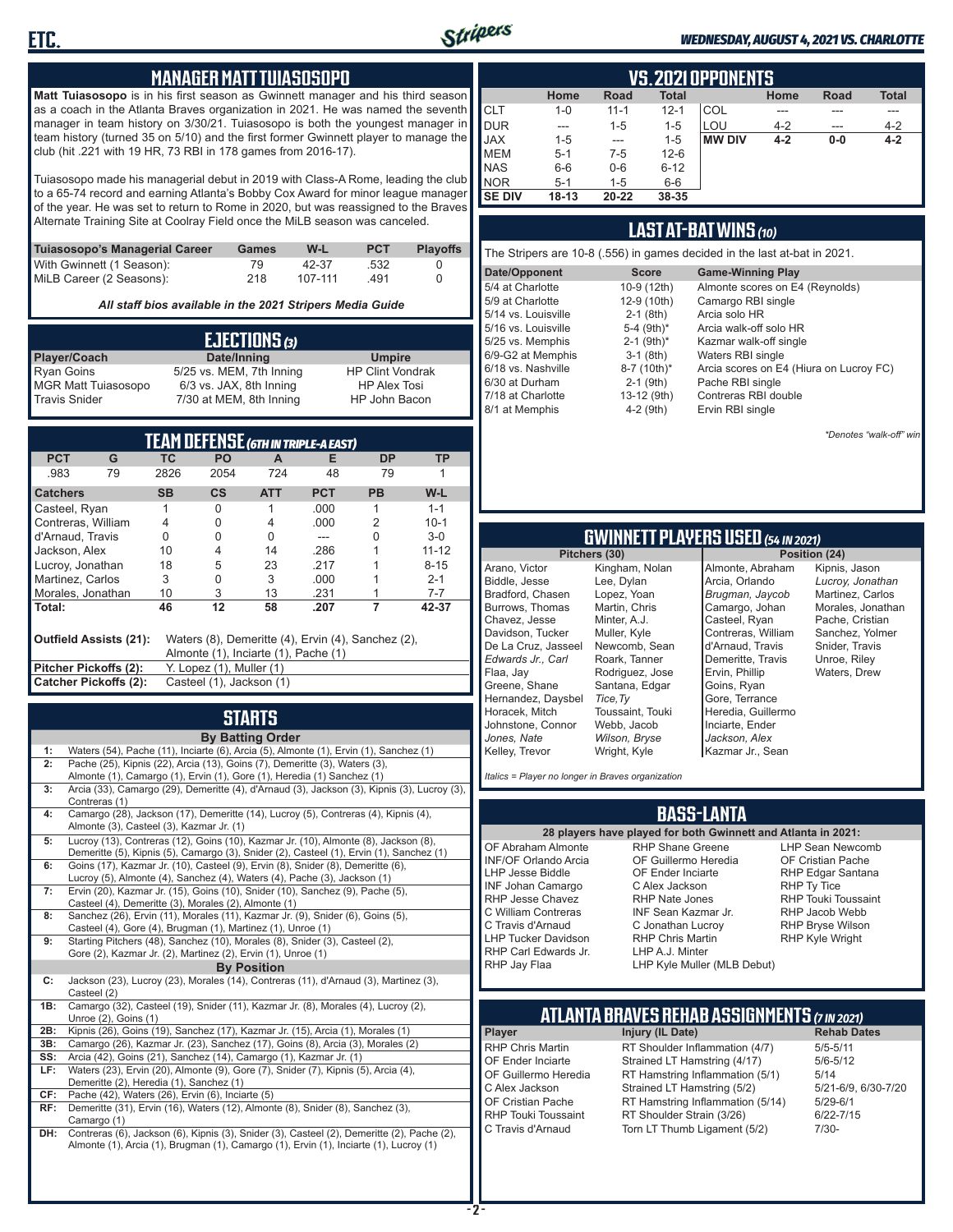## **STARTING PITCHER**



#### *WEDNESDAY, AUGUST 4, 2021 VS. CHARLOTTE*

## **53****JOSE RODRIGUEZ**

| B/T: | R/R | <b>BORN:</b> 8/29/95 in Bolivar, Venezuela (Age 25)                  |
|------|-----|----------------------------------------------------------------------|
| HT:  | հ-2 | <b>ACQUIRED:</b> Signed by the Atlanta Braves as a minor league free |
| WT:  | 175 | agent (4/21/21)                                                      |

*TONIGHT'S START:* Rodriguez makes his 11th appearance and ninth start with Gwinnett in game two of a six-game series vs. Charlotte ... Including four starts with Double-A Mississippi, he is 2-4 with a 5.40 ERA and .252 BAA in 14 games (12 starts) this season ... Career at the Triple-A level (Gwinnett and Salt Lake), he is 4-6 with a 7.01 ERA and .293 BAA in 28 games (10 starts) ... All-time as a starter (MiLB and MLB), he is 28-39 with a 4.83 ERA and .289 BAA in 118 starts.

*2021 SEASON:* Signed by Atlanta as a minor league free agent on 4/21 ... Officially added to the Gwinnett roster on 5/13 ... Made his Stripers debut on 5/14 vs. Louisville (4.0 IP, 1 H, 1 HR, 1 BB, 3 SO, 46p/30s), pitching in relief ... Transferred to Double-A Mississippi on 5/29 and went 1-1 with a 1.61 ERA (4 ER in 22.1 IP) over four starts ... Rejoined Gwinnett on 6/22 ... Is 1-3 with a 9.85 ERA (27 ER in 24.2 IP) in seven starts since returning to Triple-A.

*2020 SEASON:* Invited to MLB Spring Training for the second straight season with the Los Angeles Angels ... Spent most of the year at the Angels' Alternate Training Site ... Recalled on 8/1 and pitched 1.2 innings (2 H, 0 R, 1 BB, 0 SO) in relief the next day vs. Houston ... DFA'd on 8/10 and outrighted back to the Alternate Training Site after just one outing (0-0, 0.00 ERA, .286 BAA) ... Elected free agency on 10/15.

*CAREER HIGHLIGHTS:* **2016:** Midwest League Midseason All-Star with Class-A Burlington (3-3, 3.36 ERA, 13 GS, 64.1 IP, 52 SO before All-Star break) ... **2017:** California League Midseason All-Star with Advanced-A Inland Empire 66ers (6-5, 4.70 ERA, 14 GS, 76.2 IP before All-Star break) ... **2019:** Made his MLB debut with the Los Angeles Angels (0-1, 2.75 ERA in 9G, 1 start) ... Also made his Triple-A debut with Salt Lake (3-3, 6.29 ERA in 18G, 2 starts).

|              | <b>RODRIGUEZ'S OVERALL STATS</b> |         |            |         |           |           |     |            |             |  |  |  |  |
|--------------|----------------------------------|---------|------------|---------|-----------|-----------|-----|------------|-------------|--|--|--|--|
| Year         | Team                             | W-L     | <b>ERA</b> | G/GS    | <b>HR</b> | <b>BB</b> | so  | <b>BAA</b> | <b>WHIP</b> |  |  |  |  |
| 2021         | Mississippi (AA)                 | $1 - 1$ | 161        | 4/4     |           | 5         | 27  | .135       | 0.67        |  |  |  |  |
|              | Gwinnett (AAA)                   | 1-3     | 7.99       | 10/8    | 11        | 10        | 30  | .318       | 1.59        |  |  |  |  |
| MiLB Career: |                                  | $35-43$ | 4.79       | 160/117 | 53        | 193       | 605 | .284       | 1.42        |  |  |  |  |
| MLB Career:  |                                  | $0 - 1$ | 2.53       | 10/1    | 5         | 12        | 13  | .238       | 1.45        |  |  |  |  |

| <b>RODRIGUEZ'S 2021 SPLITS (WITH GWINNETT)</b> |                     |                  |                     |  |  |  |  |  |  |  |
|------------------------------------------------|---------------------|------------------|---------------------|--|--|--|--|--|--|--|
| Home:                                          | 1-0, 1.29 ERA (4G)  | Road:            | 0-3, 13.02 ERA (6G) |  |  |  |  |  |  |  |
| Day:                                           | 0-1, 18.00 ERA (1G) | Night:           | 1-2, 7.34 ERA (9G)  |  |  |  |  |  |  |  |
| Starter:                                       | 1-3, 8.78 ERA (8G)  | <b>Reliever:</b> | 0-0, 3.60 ERA (2G)  |  |  |  |  |  |  |  |
| Vs. LHB:                                       | .353 BAA, 4 HR      | Vs. RHB:         | .296 BAA, 7 HR      |  |  |  |  |  |  |  |

| <b>RODRIGUEZ VS. CHARLOTTE</b> |         |            |   |           |     |     |           |           |           |           |  |  |  |
|--------------------------------|---------|------------|---|-----------|-----|-----|-----------|-----------|-----------|-----------|--|--|--|
|                                | W-L     | <b>ERA</b> | G | <b>GS</b> | IP. | н   | <b>ER</b> | <b>HR</b> | <b>BB</b> | <b>SO</b> |  |  |  |
| 2021:                          | $0 - 0$ | 10.80      |   |           | 5.0 | 10. |           |           |           |           |  |  |  |
| Career:                        | $0-0$   | 10.80      |   |           | 5.0 | 10  |           |           |           |           |  |  |  |

| <b>RODRIGUEZ'S HIGHS &amp; LOWS</b> |                            |                                  |  |  |  |  |  |  |  |  |  |
|-------------------------------------|----------------------------|----------------------------------|--|--|--|--|--|--|--|--|--|
|                                     | <b>Season</b>              | <b>Career (MiLB and MLB)</b>     |  |  |  |  |  |  |  |  |  |
| IP:                                 | 6.0 (6/11 at BLX)          | 8.0 (9/2/17, IE at LAN)          |  |  |  |  |  |  |  |  |  |
| so:                                 | 8 (2x, last: 6/17 vs. BIR) | 13 (8/11/17, IE vs. RC)          |  |  |  |  |  |  |  |  |  |
| BB:                                 | 3 (5/20 at NAS)            | 5 (2x, last: 8/22/17, IE at LAN) |  |  |  |  |  |  |  |  |  |
| H:                                  | 10 (7/18 at CLT)           | 13 (6/10/18, MOB vs. JXN)        |  |  |  |  |  |  |  |  |  |
| ER:                                 | 8 (6/23 at NOR)            | 9 (2x, last: 8/22/17, IE at LAN) |  |  |  |  |  |  |  |  |  |
| Low-Hit CG:                         |                            | Never                            |  |  |  |  |  |  |  |  |  |
| Low-ER CG:                          |                            | Never                            |  |  |  |  |  |  |  |  |  |

|            | RODRIGUEZ'S 2021 STARTS (ALL LEVELS) |               |           |    |    |           |           |           |           |           |                          |              |                                                  |
|------------|--------------------------------------|---------------|-----------|----|----|-----------|-----------|-----------|-----------|-----------|--------------------------|--------------|--------------------------------------------------|
| Team       | Date/Opp.                            | <b>Result</b> | <b>IP</b> | н  | R. | <b>ER</b> | <b>HR</b> | <b>BB</b> | <b>SO</b> | NP-S      | Opp. Starter             | <b>Final</b> | <b>Notes</b>                                     |
| GWN        | 5/20 at NAS                          | <b>ND</b>     | 3.0       | 2  |    |           |           |           | 6         | 56-36     | Eric Lauer               | $L. 1-3$     | First career start for Gwinnett.                 |
| <b>MIS</b> | 5/30 vs. MTG                         | <b>ND</b>     | 5.0       |    |    |           |           |           | 5         | 69-49     | <b>Tobias Mvers</b>      | W. 2-1       | Left with 1-0 lead. MIS won in 10 innings.       |
| <b>MIS</b> | 6/5 at PNS                           | L. 0-1        | 5.2       | 4  | 3  |           |           |           | 6         | 79-54     | Max Mever                | L. 1-4       | Three of four hits allowed went for extra bases. |
| <b>MIS</b> | $6/11$ at BLX                        | <b>ND</b>     | 6.0       |    |    |           |           |           | 8         | 86-61     | Jesus Castillo           | $L.3 - 4$    | Run scored on passed ball, double play.          |
| <b>MIS</b> | 6/17 vs. BIR                         | W. 1-1        | 5.2       | 3  |    |           |           |           | 8         | 84-60     | <b>Blake Battenfield</b> | W. 7-1       | First win since 8/1/19 with Salt Lake vs. OKC.   |
| GWN        | 6/23 at NOR                          | L. 0-1        | 0.2       |    | 8  | 8         |           |           | 0         | $37 - 22$ | <b>Spenser Watkins</b>   | $L.3-9$      | Nearly tied his most career ER allowed (9).      |
| GWN        | 6/27 at NOR                          | $L. 0-2$      | 2.0       | 4  |    |           |           |           |           | 52-29     | Kevin Smith              | $L. 2 - 4$   | Allowed 3-run homer to Seth Mejias-Brean.        |
| GWN        | 7/3 at DUR                           | <b>ND</b>     | 4.0       | 5  |    |           | っ         |           | 4         | 63-41     | Shane Baz                | $L.5-6$      | Stripers trailed 2-1 when he exited.             |
| GWN        | 7/10 vs. NAS                         | <b>ND</b>     | 4.0       |    |    |           |           |           | 5         | 53-36     | Thomas Jankins           | W. 8-4       | Faced the minimum through 4.0 innings.           |
| GWN        | 7/18 at CLT                          | <b>ND</b>     | 5.0       | 10 | 8  | 6         | 3         |           | っ         | 67-44     | <b>Tanner Banks</b>      | W. 13-12     | Stripers trailed 8-3 when he exited.             |
| GWN        | 7/23 vs. NOR                         | W. 1-2        | 5.0       |    |    |           |           |           | 5         | 78-50     | Mickey Jannis            | W. 17-8      | First win as a starter in Triple-A.              |
| GWN        | 7/29 at MEM                          | $L. 1-3$      | 4.0       | 9  |    |           |           |           |           | 52-39     | Miles Mikolas            | $L, 6-7$     | Allowed 2-run HR in 1st., 3-run HR in 4th.       |
|            |                                      |               |           |    |    |           |           |           |           |           |                          |              |                                                  |

|                     | <b>STRIPERS STARTING PITCHERS (11 IN 2021)</b> |            |           |          |         |                             |                            |                                                    |  |  |  |  |
|---------------------|------------------------------------------------|------------|-----------|----------|---------|-----------------------------|----------------------------|----------------------------------------------------|--|--|--|--|
| <b>Pitcher</b>      | W-L                                            | <b>ERA</b> | <b>GS</b> | QS       |         | <b>Team W-L Run Support</b> | <b>Last Gwinnett Start</b> | <b>Final Line</b>                                  |  |  |  |  |
| Burrows, Thomas     | $0 - 0$                                        | 0.00       |           |          | $1 - 0$ | $0.00$ RPG $(0$ Tot.)       | 7/21-G1 vs. NOR (ND)       | 1.0 IP, 0 H, 1 R, 0 ER, 3 BB, 2 SO (32p/13s)       |  |  |  |  |
| Davidson, Tucker    | $2 - 1$                                        | 0.90       |           |          | $2 - 1$ | 5.33 RPG (16 Tot.)          | 5/23 at NAS (L)            | 6.0 IP, 1 H, 1 R, 1 ER, 1 BB, 9 SO, 1 HR (82p/51s) |  |  |  |  |
| De La Cruz. Jasseel | $0 - 2$                                        | 6.65       | 13        |          | $7-6$   | 2.38 RPG (31 Tot.)          | 8/3 vs. CLT (ND)           | 3.1 IP, 6 H, 4 R, 4 ER, 1 BB, 2 SO, 1 HR (75p/49s) |  |  |  |  |
| Johnstone, Connor   | $1 - 6$                                        | 7.16       | 11        |          | $4 - 7$ | 1.82 RPG (20 Tot.)          | 7/31 at MEM (ND)           | 2.0 IP, 1 H, 0 R, 0 BB, 1 SO (27p/15s)             |  |  |  |  |
| Kingham, Nolan      | $0 - 3$                                        | 8.44       |           |          | $2 - 3$ | 1.40 RPG (7 Tot.)           | 7/30 at MEM (ND)           | 5.0 IP, 7 H, 5 R, 5 ER, 3 BB, 2 SO, 2 HR (94p/64s) |  |  |  |  |
| Muller, Kyle        | $2 - 2$                                        | 3.92       | 9         |          | $7-2$   | 4.22 RPG (38 Tot.)          | 7/14 at CLT (ND)           | 4.0 IP, 1 H, 0 R, 2 BB, 4 SO, 1 WP (71p/44s)       |  |  |  |  |
| Roark, Tanner       | $0-0$                                          | 0.00       | 2         | $\Omega$ | $2 - 0$ | 4.00 RPG (8 Tot.)           | 7/25 vs. NOR (ND)          | 3.0 IP, 1 H, 0 R, 0 BB, 3 SO, 1 HBP (32p/23s)      |  |  |  |  |
| Rodriguez, Jose     | $1 - 3$                                        | 8.78       | 8         |          | $3-5$   | 2.88 RPG (23 Tot.)          | 7/29 at MEM (L)            | 4.0 IP, 9 H, 7 R, 7 ER, 0 BB, 2 SO, 2 HR (52p/39s) |  |  |  |  |
| Toussaint. Touki    | $2 - 1$                                        | 4.32       | 4         | 2        | $2 - 2$ | 3.50 RPG (14 Tot.)          | 7/13 at CLT (W)            | 6.0 IP. 3 H. 2 R. 2 ER. 3 BB. 7 SO. 1 HR (89p/54s) |  |  |  |  |
| Wilson, Bryse       | $4 - 2$                                        | 4.47       | 9         | 3        | $6 - 3$ | 3.00 RPG (27 Tot.)          | 7/7 vs. NAS (ND)           | 5.0 IP, 8 H, 5 R, 5 ER, 2 BB, 2 SO, 2 HR (81p/50s) |  |  |  |  |
| Wright, Kyle        | $3 - 4$                                        | 3.63       | 14        | 5.       | $6 - 8$ | 1.86 RPG (26 Tot.)          | 8/1 at MEM (ND)            | 6.0 IP, 4 H, 2 R, 2 ER, 0 BB, 11 SO (91p/65s)      |  |  |  |  |
| Total:              | $15 - 24$                                      | 5.08       | 79        | 15       | 42-37   | 2.66 RPG (210 Tot.)         |                            |                                                    |  |  |  |  |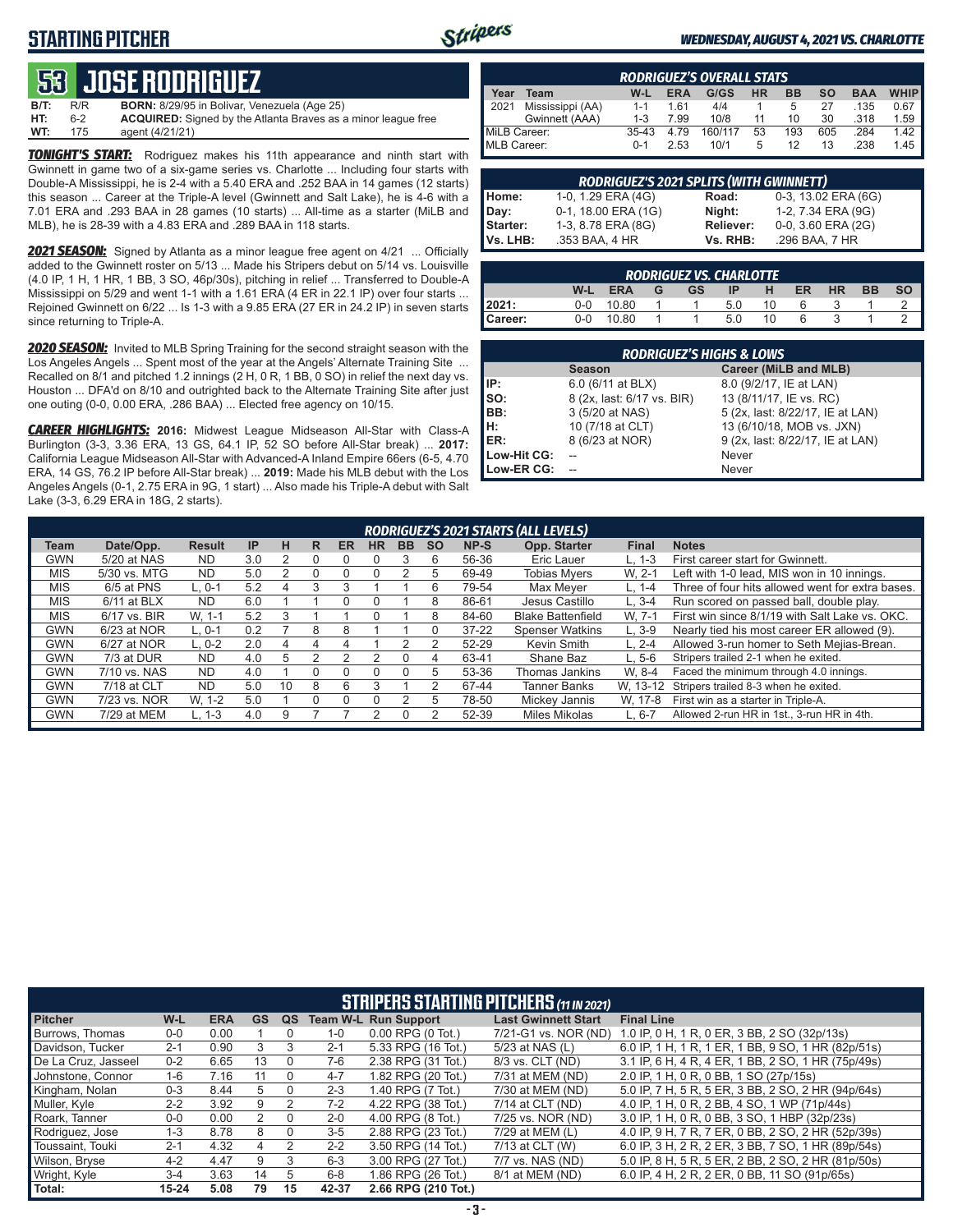### **BULLPEN**



#### *WEDNESDAY, AUGUST 4, 2021 VS. CHARLOTTE*

|                                                                            | <b>STRIPERS PITCHING BREAKDOWN</b> |            |       |       |           |           |           |           |            |  |  |  |  |
|----------------------------------------------------------------------------|------------------------------------|------------|-------|-------|-----------|-----------|-----------|-----------|------------|--|--|--|--|
|                                                                            | W-L                                | <b>ERA</b> | IP    | R     | <b>ER</b> | <b>HR</b> | <b>BB</b> | <b>SO</b> | <b>BAA</b> |  |  |  |  |
| Starters:                                                                  | $15 - 24$                          | 5.08       | 336.1 | 199   | 190       | 53        | 134       | 338       | .261 l     |  |  |  |  |
| <b>Relievers:</b>                                                          | $27 - 13$                          | 3.28       | 348.1 | 143   | 127       | 40        | 129       | 406       | .220       |  |  |  |  |
| Total:                                                                     | 42-37                              | 4 17       | 684.2 | - 342 | 317       | 93        | 263       | 744       | -241       |  |  |  |  |
| <b>Saves/Opp:</b> 16/28 (57.1%)  Holds: 32 <b>IR/Scored:</b> 54/21 (38.8%) |                                    |            |       |       |           |           |           |           |            |  |  |  |  |

|            | <b>PITCHING BY MONTH</b> |            |       |     |     |           |           |           |            |  |  |  |  |
|------------|--------------------------|------------|-------|-----|-----|-----------|-----------|-----------|------------|--|--|--|--|
|            | W-L                      | <b>ERA</b> | IP    | R   | ER  | <b>HR</b> | <b>BB</b> | <b>SO</b> | <b>BAA</b> |  |  |  |  |
| May:       | 14-10                    | 3.50       | 211.0 | 90  | 82  | 28        | 65        | 240       | .222 I     |  |  |  |  |
| June:      | $9 - 16$                 | 4.55       | 213.2 | 115 | 108 | 26        | 94        | 223       | .263       |  |  |  |  |
| July:      | $17 - 11$                | 4.50       | 242.0 | 131 | 121 | 37        | 100       | 261       | .240 I     |  |  |  |  |
| August:    | $2 - 0$                  | 3.00       | 18.0  | 6   | 6   | 2         | 4         | 20        | .221       |  |  |  |  |
| September: |                          |            |       |     |     |           |           |           |            |  |  |  |  |

| <b>RELIEF SUMMARY (CURRENT STRIPERS ONLY, GWINNETT STATS ONLY)</b> |         |            |    |           |            |               |              |                    |                                                         |                         |
|--------------------------------------------------------------------|---------|------------|----|-----------|------------|---------------|--------------|--------------------|---------------------------------------------------------|-------------------------|
| <b>Pitcher</b>                                                     | W-L     | <b>ERA</b> | G  | <b>GF</b> | <b>HLD</b> | <b>SV/OPP</b> | <b>IR/RS</b> | <b>Last Outing</b> | <b>Last Final Line</b>                                  | <b>Scoreless Streak</b> |
| Arano, Victor                                                      | 1-1     | 3.32       | 20 |           | 3          | 1/3           | 2/0          | 8/1 at MEM         | Win, 2.0 IP, 2 H, 0 R, 0 BB, 1 SO, 1 WP (19p/16s)       | 4G (5.0 IP)             |
| Biddle, Jesse (L)                                                  | $0 - 1$ | 2.04       | 18 |           |            | 0/1           | 7/3          | 7/31 at MEM        | Hold, 1.0 IP, 0 H, 0 R, 0 BB, 2 SO (14p/10s)            | 3G (3.0 IP)             |
| Bradford, Chasen                                                   | 4-0     | 3.96       | 24 | 3         | 5          | 0/1           | 2/2          | 7/31 at MEM        | Win, 2.0 IP, 1 H, 1 R, 1 ER, 0 BB, 1 SO, 1 HR (23p/17s) | -5G                     |
| Burrows, Thomas (L)                                                | $2 - 0$ | 2.86       | 21 |           |            | 0/0           | 15/6         | 8/3 vs. CLT        | 1.0 IP, 1 H, 0 R, 1 BB, 1 SO, 1 WP (17p/9s)             | 2G (2.0 IP)             |
| De La Cruz, Jasseel                                                | $1 - 0$ | 1.93       |    |           |            | 0/0           | 0/0          | 7/10 vs. NAS       | 3.0 IP, 0 H, 0 R, 3 BB, 3 SO (49p/28s)                  | 2G (4.0 IP)             |
| Flaa, Jay                                                          | $1 - 1$ | 5.59       | 19 | 5         | 2          | 1/1           | 2/0          | 8/3 vs. CLT        | Win, 1.0 IP, 1 H, 0 R, 1 BB, 1 SO (19p/11s)             | 3G (3.0 IP)             |
| Horacek, Mitch (L)                                                 | $1 - 2$ | 5.14       | 12 |           |            | 0/0           | 3/3          | 7/28 at MEM        | 1.0 IP, 0 H, 0 R, 1 BB, 1 SO (13p/6s)                   | 1G (1.0 IP)             |
| Johnstone, Connor                                                  | $2 - 0$ | .59        |    |           |            | 0/0           | 6/3          | 8/3 vs. CLT        | 0.2 IP, 0 H, 0 R, 0 BB, 0 SO (10p/8s)                   | 2G (1.2 IP)             |
| Kelley, Trevor                                                     | $1 - 2$ | 1.75       | 22 |           | 5          | 0/2           | 4/1          | 8/3 vs. CLT        | Hold, 1.0 IP, 0 H, 0 R, 0 BB, 0 SO (14p/9s)             | 2G (2.0 IP)             |
| Lee, Dylan (L)                                                     | $3 - 1$ | 2.01       | 22 | 5         | 4          | 0/1           | 3/0          | 7/31 at MEM        | Hold, 2.0 IP, 1 H, 0 R, 0 BB, 2 SO (34p/24s)            | 1G (2.0 IP)             |
| Lopez, Yoan                                                        | $3-2$   | 3.57       | 18 | 5         | 3          | 0/1           | 2/2          | 8/3 vs. CLT        | Hold, 1.0 IP, 1 H, 0 R, 0 BB, 1 SO, 1 WP (13p/11s)      | 5G (5.0 IP)             |
| Minter, A.J. (L)                                                   | $0 - 0$ | 0.00       |    | 5         |            | 5/5           | 0/0          | 8/1 at MEM         | Save, 1.0 IP, 0 H, 0 R, 0 BB, 1 SO (10p/6s)             | 5G (5.0 IP)             |
| Newcomb, Sean (L)                                                  | $0 - 0$ | 3.00       | հ  | 5         |            | 1/1           | 0/0          | 7/16 at CLT        | Save, 1.0 IP, 0 H, 0 R, 0 BB, 3 SO, 1 HB (15p/10s)      | 2G (2.0 IP)             |
| Roark, Tanner                                                      | $3 - 1$ | 3.58       | 14 |           |            | 1/2           | 0/0          | 7/30 at MEM        | Win, 2.0 IP, 2 H, 2 R, 2 ER, 1 BB, 3 SO (40p/24s)       | $-1G$                   |
| Rodriguez, Jose                                                    | $0 - 0$ | 3.60       |    |           |            | 0/0           | 0/0          | 5/26 vs. MEM       | 1.0 IP, 2 H, 1 R, 1 ER, 0 BB, 1 SO, 1 HR (13p/10s)      | $-2G$                   |
| Webb, Jacob                                                        | $0 - 1$ | 2.45       | 18 | 15        |            | 5/5           | 0/0          | 8/3 vs. CLT        | Save, 1.0 IP, 0 H, 0 R, 1 BB, 2 SO (25p/16s)            | 6G (6.0 IP)             |

| <b>SCORELESS INNINGS STREAKS (10-PLUS INNINGS)</b> |           |                   |                       |  |  |  |  |  |
|----------------------------------------------------|-----------|-------------------|-----------------------|--|--|--|--|--|
| <b>Pitcher</b>                                     | Length    | <b>Dates</b>      | <b>Stats</b>          |  |  |  |  |  |
| Bradford, C.                                       | 16.0 IP   | 5/7-6/13 (10G)    | 1-0, 6 H, 3 BB, 12 SO |  |  |  |  |  |
| Wright, K                                          | 12.0 IP   | 5/25-6/5 (3GS)    | 1-0, 11 H, 3 BB, 8 SO |  |  |  |  |  |
| Roark, T.                                          | $11.0$ IP | $6/4 - 6/20$ (5G) | 1-0, 8 H, 4 BB, 11 SO |  |  |  |  |  |

## **54 VICTOR ARANO** *- RHP - 26 YRS - COSAMALOAPAN, MEXICO*

- **• 2021 with GWN: 5/14 vs. LOU:** Earned GWN's first save of 2021 (1.0 IP, 1 H) ... **8/1 at MEM:** Earned his first win of the year (2.0 IP, 2 H, 0 R, 1 SO in 4-2 win).
- **• 2021 with ATL:** Recalled on 5/8, but did not pitch ... Optioned on 5/10 ... DFA'd and outrighted to Gwinnett on 6/6.
- **• 2020:** Was a member of Philadelphia's 60-man player pool, but spent the entire year at the Alternate Site in Lehigh Valley ... DFA'd by the Phillies on 1/18.
- **• 2019:** Limited to just 6G with Triple-A Lehigh Valley (2-0, 0.00 ERA in 3G) and Philadelphia (1-0, 3.86 ERA in 3G) ... Was on injured list from 4/20-end of season (right elbow inflammation).
- **• Acquired:** Claimed off waivers from Philadelphia (1/22/21) ... Originally signed by the Los Angeles Dodgers as a non-drafted free agent (4/4/13).
- **• MLB Career:** 3-2, 2.65 ERA, .224 BAA, 3 SV in 73G with Philadelphia (2017-19).

### **48 JESSE BIDDLE** *- LHP - 29 YRS - PHILADELPHIA, PA*

- **• 2021 with GWN: 5/22-6/13:** Posted a 1.50 ERA (1 ER in 6.0 IP) over 6G ... **6/23- 7/17:** Had a 0.00 ERA (0 ER in 5.1 IP) and .211 BAA (4 H, 3 BB, 12 SO) over 6G.
- **• 2021 with ATL:** Had his contract selected on 4/17, pitched in 8G with the Braves (0-0, 8.44 ERA, 10 ER in 10.2 IP) ... DFA'd on 5/17, outrighted to Gwinnett on 5/19.
- **• Spring Training:** 0-0, 3.00 ERA, .257 BAA, 2 SV in 9G with Cincinnati ... Released on 3/26 after re-signing as MiLB FA on 12/11/20.
- **• 2020:** Opened the year at Cincinnati's Alternate Training Site ... Contract selected on 8/25 (0-0, 0.00 ERA, 0 ER in 0.2 IP in 1G) ... Placed on 10-day injured list on 8/29 (left shoulder impingement) and missed the remainder of the year.
- **• Acquired:** MiLB FA (4/2/21) ... Originally Philadelphia's 1st-round pick (27th overall) in 2010 out of Germantown Friends High School (Philadelphia, PA).
- **• MLB Career:** 6-2, 5.07 ERA, .261 BAA, 1 SV in 99G with ATL (2018-19, 2021), SEA (2019), TEX (2019), CIN (2020).

## **28 CHASEN BRADFORD** *- RHP - 31 YRS - LAS VEGAS, NV*

- **• 2021 with GWN: All 4 of his wins (4-0) have been 2.0-IP outings:** 5/15 vs. LOU (1 H, 0 R, 2 SO), 6/16 vs. NAS (3 H, 1 ER, 3 SO), 6/24 at NOR (0 H, 0 R, 1 BB, 3 SO), and 7/31 at MEM (2.0 IP, 1 H, 1 ER, 1 SO) ... **5/7-6/13:** Posted team-best 16.0-IP scoreless streak over 10G (6 H, 3 BB, 12 SO).
- **• 2020:** Re-signed by Seattle to an MiLB deal on 1/15, but was not included on the Mariners' 60-man player pool ... Did not play.
- **• 2019:** Split time between Seattle (0-0, 4.86 ERA, 1 SV in 12G) and Triple-A Tacoma (0-0, 6.75 ERA, 1 SV in 5G).
- **• Acquired:** MiLB FA (3/15/21) ... Originally the New York Mets' 35th round pick in 2011 out of the University of Central Florida.
- **• MLB Career:** 7-0, 3.89 ERA, .253 BAA, 1 SV in 86G with NYM, SEA (2017-19).

| <b>PITCHER AWARDS &amp; HONORS</b> |                                     |                         |  |  |  |  |  |
|------------------------------------|-------------------------------------|-------------------------|--|--|--|--|--|
| <b>Pitcher</b>                     | <b>Award/Date</b>                   | <b>Stats</b>            |  |  |  |  |  |
| Wilson. B.                         | AAA East Pitcher of Week (6/28-7/4) | 0-0, 7.0 IP, 0 ER, 7 SO |  |  |  |  |  |

## **49 THOMAS BURROWS** *- LHP - 26 YRS - FLORENCE, AL*

- **• 2021 with GWN: Is 1-0 with a 1.17 ERA (2 ER in 15.1 IP) and .154 BAA (8 H, 9 BB, 22 SO) in 12G since 6/20** ... **6/20-7/2:** Struck out 12 over 7.0 scoreless IP (3 H, 1 BB) in 5G ... **7/15 at CLT:** Improved to 2-0 (1.0 IP, 0 H, 0 R, 0 BB, 1 SO) in 11-10 win ... **7/21-G2 vs. NOR:** Made the first start of his pro career (ND, 1.0 IP, 0 H, 1 R, 0 ER, 3 BB, 2 SO).
- **• MLB.com Prospect Rankings:** #20 (Braves Top 30).
- **• 2020:** Was an NRI to Spring Training, but not included on 60-man player pool.
- **• 2019:** Went 2-4 with a 4.42 ERA, .221 BAA, and 7 saves (7-for-9) in 43G between Double-A Mississippi and Gwinnett ... Stranded 16 of 17 inherited runners with the Stripers (94.1%) ... Won Atlanta's Bill Lucas Award for community service.
- **• Acquired:** Via trade with Seattle (1/11/17) ... Originally the Mariners' 4th-round pick in 2016 out of the University of Alabama.

### **45 JAY FLAA** *- RHP - 29 YRS - BISMARCK, ND*

- **• 2021 with GWN: 5/13-6/24:** Did not allow an ER over his first 10G (1 R in 11.0 IP, 7 H, 9 BB, 15 SO, .171 BAA) ... **7/18 at CLT:** Earned his first save with GWN, tossing 1.0 IP (1 H, 1 ER, 0 BB, 2 SO) in a come-from-behind 13-12 victory ... **8/3 vs. CLT:** Earned first win with GWN (1.0 IP, 1 H, 0 R, 1 BB, 1 SO in 4-2 win).
- **• 2021 with ATL:** From 5/23-5/30, went 0-0 with a 27.00 ERA (4 ER in 1.1 IP) in 1G Outrighted to Gwinnett on 7/13.
- **• 2021 with BAL:** Selected by Baltimore on 4/26 and made his MLB debut on 4/27 vs. the NY Yankees (1.1 IP, 2 BB, 1 SO, struck out Aaron Judge) ... Optioned on 4/28, appeared in 1G with Triple-A Norfolk (0-0, 16.20) ... DFA'd on 5/8.
- **• Spring Training:** 0-0, 3.38 ERA, .200 BAA, 0 SV in 3G with Baltimore.
- **• 2020:** Was not on Baltimore's 60-man player pool, did not play.
- **• 2019:** Went 2-5 with a 4.69 ERA, .256 BAA, and 5 SV in 40G (3 starts) between Double-A Bowie and Norfolk (2-3, 5.24 ERA, 4 SV in 29G during Triple-A debut). **• Acquired:** Claimed off waivers from Baltimore (5/11/21) ... Originally the Orioles'
- 6th-round pick in 2015 out of North Dakota State University (Fargo, ND).
- **• MLB Career:** 0-0, 13.50 ERA, .300 BAA in 2G with Baltimore, Atlanta (2021).

### **59 MITCH HORACEK** *- LHP - 29 YRS - LITTLETON, CO*

- **• 2021 Season:** Opened the year with GWN, going 1-2 with a 4.76 ERA and .250 BAA in 10G ... Was on the Development List from 5/25-5/30 and 6/2-6/15 ... Transferred to Advanced-A Rome on 7/9 and went 1-0 with a 2.25 ERA and .167 BAA in 4G ... Rejoined the Stripers on 7/20.
- **• 2020:** Signed with Minnesota, but was not on the Twins' 60-man player pool.
- **• 2019:** Pitched for both Double-A Hartford (4-0, 2.48 ERA in 34G) and Triple-A Albuquerque (1-1, 18.75 ERA in 12G) in the Colorado Rockies organization.
- **• Acquired:** MiLB FA (3/25/21) ... Originally Baltimore's 9th-round pick in 2013 out of Dartmouth College (Hanover, NH).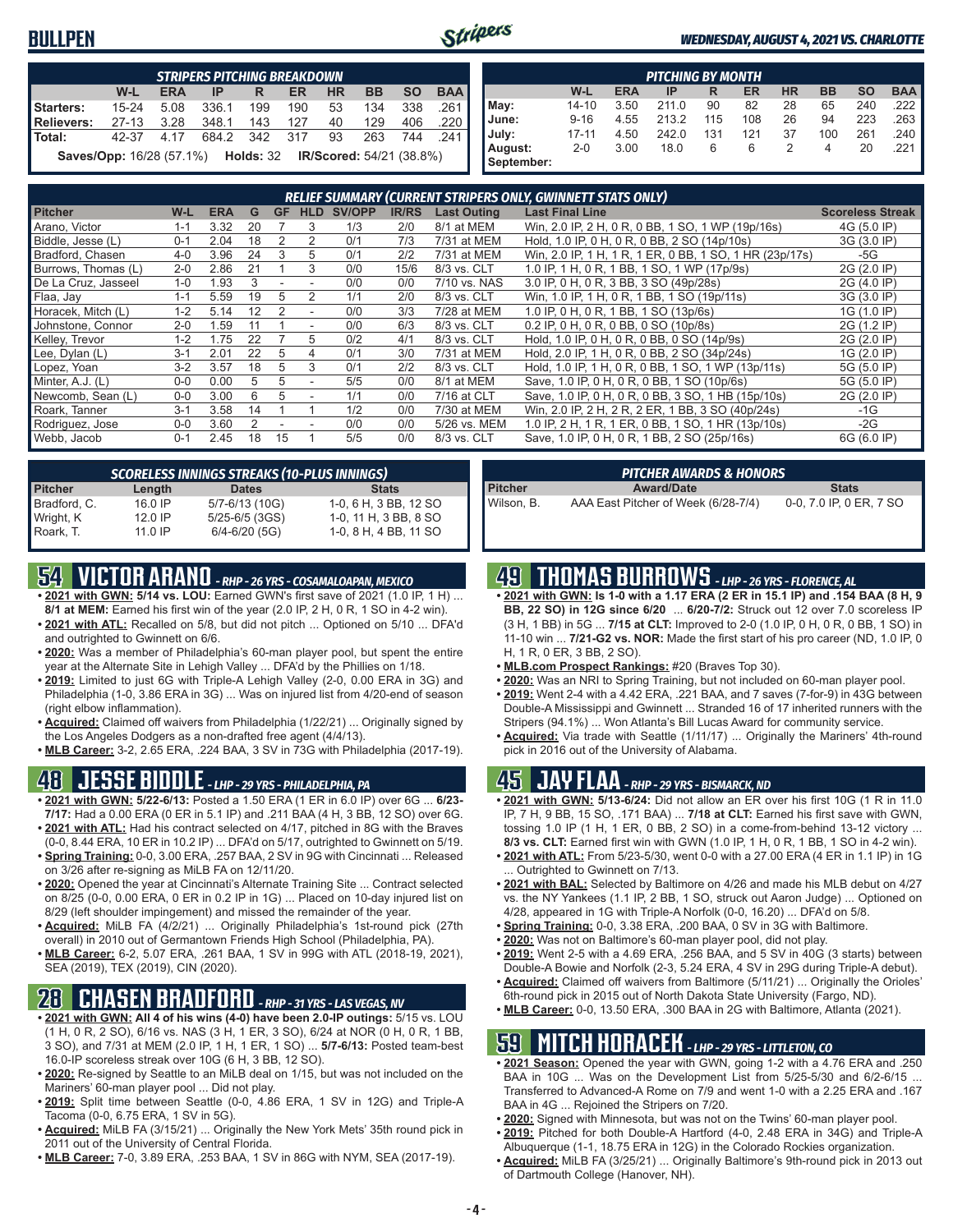## **51 CONNOR JOHNSTONE** *- RHP - 26 YRS - SAN DIEGO, CA*

- **• 2021 with GWN: Is 2-0 with a 1.59 ERA and .123 BAA in 11G in relief (1-6, 7.16 ERA, .313 BAA in 11 starts)** ... **5/4-5/8:** Threw 8.0 scoreless IP over his first 2 outings, including a 5.0-inning spot start (win, 1 H, 0 BB, 5 SO) on 5/8 at CLT.
- **• Spring Training:** 0-1, 4.76 ERA, .273 BAA, 1 SV in 6G with Atlanta (NRI).
- **• 2020:** Was an NRI to Braves Spring Training, but not on 60-man player pool.
- **• 2019:** With Double-A Mississippi and Gwinnett, went 7-4 with a 4.24 ERA, .296 BAA, and 1 SV in 35G (7 starts) ... His 7 wins ranked T-8th in the Braves org.
- **• Acquired:** Braves 21st-round pick in 2017 out of Wake Forest University.
- **• Local Product:** Played baseball at Roswell High School (Roswell, GA).

## **43 TREVOR KELLEY** *- RHP - 27 YRS - PROVIDENCE, RI*

- **• 2021 with GWN: Is 1-0 with a 0.00 ERA (1 R, 0 ER in 9.0 IP) and .069 BAA (2 H, 3 BB, 14 SO) over his last 8G since 7/11** ... **5/12-6/27:** Allowed runs in just 2 of 13G for a 1.72 ERA (3 ER in 15.2 IP, 13 H, 6 BB, 15 SO, .241 BAA).
- **• Spring Training:** Did not pitch in Chicago Cubs' MLB camp ... Released on 4/23. **• 2020:** Pitched in 4G with Philadelphia, going 0-0 with a 10.80 ERA ... Outrighted on 8/14 and spent the rest of the season at the Phillies Alternate Site.
- **• 2019:** In 52G with Triple-A Pawtucket, went 5-5 with a 1.79 ERA, .216 BAA, and 12 SV ... Was an International League Midseason and Postseason All-Star and a *Baseball America* Triple-A All-Star ... Led IL in appearances and was T-1st in saves ... Made MLB debut on 7/2 at Toronto and logged 10G with Boston (0-3, 8.64 ERA).
- **• Acquired:** MiLB FA (4/28/21) ... Originally Boston's 36th-round pick in 2015 out of the University of North Carolina at Chapel Hill.
- **• MLB Career:** 0-3, 9.26 ERA, .347 BAA, 0 SV in 14G with BOS (2019), PHI (2020).

### **58 DYLAN LEE** *- LHP - 26 YRS - DINUBA, CA*

- **• 2021 with GWN: 5/4 at CLT:** Earned the win in his Stripers' debut (2.0 IP, 1 H, 1 R, 0 ER, 0 BB, 3 SO in 10-9 win in 12 innings) ... **6/11 at MEM:** Recorded his first pro hit, a double (1-for-2, R) ... **5/26-7/9:** Had a 1.65 ERA (3 ER in 16.1 IP, 9 H, 2 BB, 12 SO) and .161 BAA over 12G.
- **• Spring Training:** 0-0, 0.00 ERA, 0 SV in 2G with Miami ... Released on 3/29.
- **• 2020:** Was a non-roster invite to Marlins Spring Training, but was not on Miami's 60-man player pool ... Did not play.
- **• 2019:** Logged 45G between Double-A Jacksonville (0-3, 1.91 ERA, .176 BAA, 13 SV in 32G) and Triple-A New Orleans (1-3, 4.71 ERA, .329 BAA, 0 SV in 13G).
- **• Acquired:** MiLB FA (4/15/21) ... Originally Miami's 10th-round pick in 2016 out of Cal State Fresno (Fresno, CA).

## **55 YOAN LOPEZ** *- RHP - 28 YRS - NUEVA GERONA, CUBA*

- **• 2021 with GWN:** Has a pair of wins in extra innings, 6/9-G2 at MEM (1.0 IP, 1 H, 0 R in 3-1 win in 8 innings) and 6/18 vs. NAS (1.0 IP, 2 H, 1 R, 0 ER, 1 SO in 8-7 win in 10 innings).
- **• 2021 with ARI:** Began the season on Arizona's Opening Day roster ... In 2 stints, went 0-0 with a 6.57 ERA (9 ER in 12.1 IP) and 0 SV (0-for-3) in 13G ... DFA'd on 5/20, traded to Atlanta on 5/22 and optioned to Gwinnett.
- **• Spring Training:** 1-0, 4.91 ERA, .214 BAA, 0 SV in 8G with Arizona.
- **• 2020:** In 20G with Arizona, went 0-1 with a 5.95 ERA, .269 BAA, and 2 holds.
- **• 2019:** Set MLB career highs in G (70) and holds (21), going 2-7 with a 3.41 ERA, .232 BAA, and 1 SV (1-for-4) with the D-backs.
- **• Acquired:** Via trade with Arizona in exchange for CF Deivi Estrada (5/22/21) ... Originally signed by the D-backs as a NDFA out of Cuba (1/16/15).
- **• MLB Career:** 2-8, 4.25 ERA, .252 BAA, 1 SV in 113G with Arizona (2018-21).

## **33 A.J. MINTER** *- LHP - 27 YRS - TYLER, TX*

- **• 2021 with GWN:** Optioned on 7/18 ... **Is 5-for-5 in save chances over 5G since joining the Stripers (5.0 IP, 0 H, 0 R, 3 BB, 6 SO)**.
- **• Gwinnett Career:** Has logged 41G in 3 seasons (2017, 2019, 2021), going 3-4 with a 3.64 ERA, 1.31 WHIP, .242 BAA, and 9 saves.
- **• 2021 with ATL:** In 42 relief appearances, is 1-4 with a 4.86 ERA (18 ER in 33.1 IP) and .264 BAA ... Had a 6.23 ERA over 7G in July before being optioned.
- **• Spring Training:** 0-0, 4.91 ERA, .344 BAA, 1 SV in 8G with Atlanta.
- **• 2020:** Posted a career-low 0.83 ERA in 22 relief outings with Atlanta, going 1-1 with a .200 BAA over 21.2 IP ... Made 5 appearances in the Postseason (1-0, 3.00 ERA, .182 BAA), including a spot start in Game 5 of the NLCS vs. the LA Dodgers (3.0 IP, 1 H, 0 R, 0 BB, 7 SO in ND, Braves lost 7-3).
- **• Acquired:** Braves' CB-B pick (75th overall) in 2015 out of Texas A&M.
- **• MLB Career:** 9-13, 3.92 ERA, .251 BAA, 20 SV in 181G with Atlanta (2017-21) ... Pitched in the 2018 and 2020 Postseasons (1-0, 2.25 ERA in 7G, 1 start).

## **34 SEAN NEWCOMB** *- LHP - 28 YRS - BROCKTON, MA*

- **• 2021 with GWN:** Has been optioned 3 times, on 5/5, 6/30, and 7/31 ... **5/6-7/3:** Struck out 8 over 3.0 scoreless IP (1 H, 1 BB) in 3G ... **7/16 at CLT:** Struck out the side in the 9th for his first save (1.0 IP, 0 H, 0 R, 1 HB).
- **• Gwinnett Career:** 5-4 with a 2.77 ERA and .205 BAA in 21G (14GS) since 2017.
- **• 2021 with ATL:** In 26G in relief, is 2-0 with a 5.68 ERA, .250 BAA, and 1 SV.
- **• 2020:** Made just 4 starts with the Braves (0-2, 11.20 ERA) ... Spent most of the year at the Alternate Training Site at Coolray Field.
- **• Acquired:** Via trade with the Los Angeles Angels in exchange for SS Andrelton Simmons (11/12/15) ... Originally the Angels' 1st-round pick (15th overall) in 2014 out of the University of Hartford (West Hartford, CT).
- **• MLB Career:** 24-23, 4.27 ERA, .243 BAA, 2 SV in 135G (57GS) with Atlanta (2017-21) ... In 6G during the 2018-19 Postseasons, went 1-0 with a 1.08 ERA.

## **57 TANNER ROARK** *- RHP - 34 YRS - WILMINGTON, IL*

- **• 2021 with GWN: 6/10 at MEM:** Tossed 2.0 innings in relief (1 H, 0 R, 1 BB, 1 SO) for first win ... **6/4-6/20:** Pitched 11.0 scoreless innings over 5G (8 H, 4 BB, 11 SO, .205 BAA) ... **7/13 at CLT:** Notched his first save since 2015 with Washington (2.0 IP, 3 H, 1 ER, 0 BB, 2 SO in 5-3 win) ... **In 2 spot starts (7/17 at CLT, 7/25 vs. NOR), is 0-0 with a 0.00 ERA (0 ER in 5.0 IP, 1 H, 2 HB, 2 BB, 6 SO)**.
- **• 2021 with ATL:** Contract selected on 6/24, but did not pitch before being optioned back to Gwinnett on 6/27.
- **• 2021 with TOR:** Was on Toronto's Opening Day roster, went 0-1 with a 6.43 ERA in 3G (1 start) ... Released by the Blue Jays on 5/3.
- **• Spring Training:** 2-1, 8.44 ERA, .295 BAA in 4 starts with Toronto.
- **• 2020:** Made 11 starts with the Blue Jays, going 2-3 with a 6.80 ERA and .309 BAA.
- **• 2019:** Went 10-10 with a 4.35 ERA and .275 BAA in 31 starts with CIN and OAK.
- **• Acquired:** MiLB FA (5/10/21) ... Originally Texas's 25th-round pick in 2008 out of the University of Illinois at Urbana-Champaign.
- **• MLB Career:** 76-68, 3.85 ERA, .254 BAA, 1 SV in 227G (184 starts) with WSH, CIN, OAK, TOR (2013-21) ... Pitched in 2014 and 2016 Postseasons with Nationals (0-1, 3.86 ERA in 3G, 1 start).

## **71 JACOB WEBB** *- RHP - 27 YRS - RIVERSIDE, CA*

- **• 2021 with GWN: Is 5-for-5 in save chances, posting a 3.60 ERA (2 ER in 5.0 IP, 4 H, 1 BB, 7 SO, 1 HB) in those outings** ... **5/26-6/9:** Struck out 5 over 5.0 IP (0 R, 2 H, 0 BB) in 5G.
- **• 2021 with ATL:** Recalled 4 times (4/7, 4/10, 6/5, 6/17) ... In 17G with the Braves, is 1-2 with a 5.29 ERA (10 ER in 17.0 IP) and a .324 BAA.
- **• Spring Training:** 1-0, 2.57 ERA, .222 BAA, 2 HLD in 7G with Atlanta ... Optioned to the Alternate Training Site in Gwinnett on 3/25.
- **• 2020:** Assigned to the Alternate Training Site on 7/19, but missed over a month with a right shoulder strain (placed on 60-day injured list on 7/20) ... Activated on 9/8 and went 0-0 with a 0.00 ERA (0 ER in 10.0 IP) and .200 BAA in 8G ... Made his MLB Postseason debut, going 0-0 with a 9.00 ERA (3 ER in 3.0 IP) in 3G.
- **• 2019:** Made his MLB debut with Atlanta, going 4-0 with a 1.39 ERA (5 ER in 32.1 IP), .205 BAA, 9 holds, and 2 saves (2-for-4) in 36G ... Also logged 10G with Gwinnett (0-1, 6.97 ERA, .225 BAA, 1 SV).
- **• Acquired:** Braves' 18th-round pick in 2014 out of Tabor College (Hillsboro, KS).
- **• MLB Career:** 5-2, 2.28 ERA, .243 BAA, 2 SV in 61G with Atlanta (2019-21).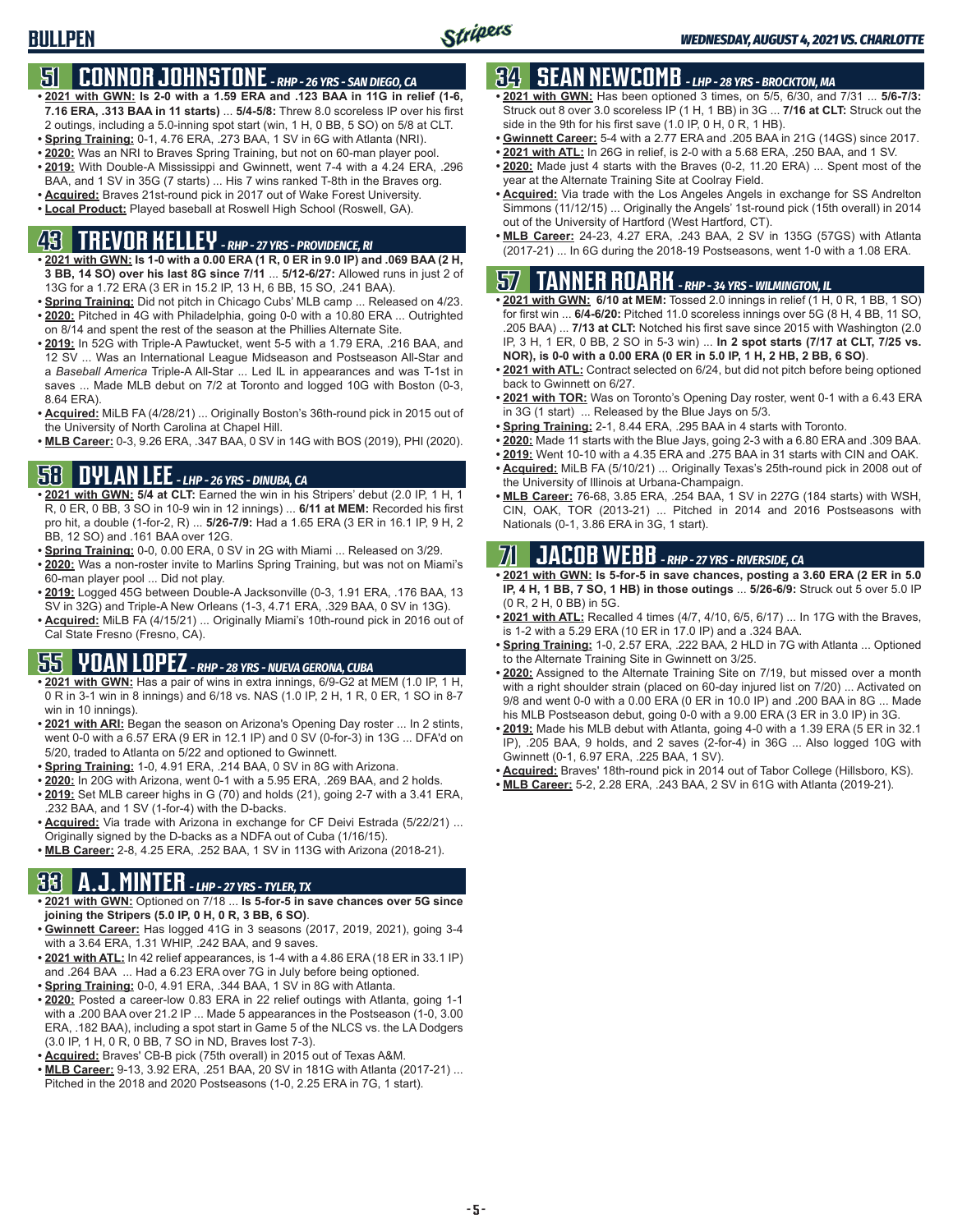| <b>OFFENSE</b> |                                                                                                         | Stripers                                                   |  |  |  |  |                               | <b>WEDNESDAY, AUGUST 4, 2021 VS. CHARLOTTE</b> |  |  |  |  |  |                                   |
|----------------|---------------------------------------------------------------------------------------------------------|------------------------------------------------------------|--|--|--|--|-------------------------------|------------------------------------------------|--|--|--|--|--|-----------------------------------|
| TOTAL:         | 253, 104 HR, 772 OPS RISP:                                                                              | .268, 31 HR, .823 OPS RUNS/INNING: 1 2 3 4 5 6 7 8 9 X TOT |  |  |  |  |                               |                                                |  |  |  |  |  |                                   |
| Vs. LHP:       | 255, 45 HR, 803 OPS RISP/20:                                                                            | 255, 16 HR, 808 OPS Stripers:                              |  |  |  |  | 61 40 38 43 45 44 55 46 36 12 |                                                |  |  |  |  |  | 420                               |
|                | Vs. RHP: $251, 59$ HR, .755 OPS $\boxed{LOADED}$ : $338, 7$ HR, 1.065 OPS $\boxed{ \text{Opponents}}$ : |                                                            |  |  |  |  |                               |                                                |  |  |  |  |  | 51 44 46 42 25 42 35 25 18 14 342 |

|                |                          |                |                          |           |                          |                |                | <b>HOME RUNS</b>       |                                                   |                | <b>MULTI-GAMES</b>       |                |
|----------------|--------------------------|----------------|--------------------------|-----------|--------------------------|----------------|----------------|------------------------|---------------------------------------------------|----------------|--------------------------|----------------|
| Player         | 1R                       | 2R             | 3R                       | <b>GS</b> | Tot.                     |                |                | Off LH Off RH Team W-L | Last HR with Gwinnett (Regular Season)            | Hit            | <b>RBI</b>               | <b>HR</b>      |
| <b>Almonte</b> |                          |                |                          |           | 3                        |                |                | $3-0$                  | 5/30/21 vs. MEM, 1R (RH Connor Jones)             | 8              | 5                        |                |
| Arcia          | 10                       | 3              |                          |           | 13                       | 6              | $\overline{ }$ | $7 - 4$                | 7/3/21 at DUR, 1R/Leadoff (RH Shane Baz)          | 17             | 8                        |                |
| Brugman        | $\overline{\phantom{0}}$ |                |                          |           |                          |                |                | $0 - 0$                |                                                   | ٠              | $\sim$                   |                |
| Camargo        | 4                        | 4              |                          |           | 9                        | 5              | 4              | $5-3$                  | 7/30/21 at MEM, 2R (LH Connor Thomas)             | 21             | 9                        |                |
| Casteel        |                          | $\overline{2}$ |                          |           | 3                        | $\overline{2}$ |                | $2 - 1$                | 6/24/21 at NOR. GS (LH Zac Lowther)               | 6              | 5                        |                |
| Contreras      | 4                        | 3              | 4                        |           | 8                        |                | $\overline{7}$ | $7 - 1$                | 7/29/21 at MEM, 2R (RH Angel Rondon)              | $\overline{7}$ | $\overline{7}$           |                |
| d'Arnaud       |                          |                |                          |           |                          |                |                | $0 - 0$                |                                                   |                |                          |                |
| Demeritte      | $\overline{ }$           | $\overline{2}$ |                          | 3         | 12                       | 6              | 6              | $11 - 1$               | 7/27/21 at MEM, 1R (LH Tyler Webb)                | 11             | 8                        |                |
| Ervin          | 3                        | $\overline{2}$ | 4                        |           | 6                        | Δ              | 2              | $4 - 2$                | 7/14/21 at CLT, 1R (LH Hunter Schryver)           | 6              | $\overline{7}$           |                |
| Goins          |                          |                |                          | ٠         | $\overline{2}$           |                |                | $1 - 1$                | 7/4/21 at DUR, 2R (RH Joe Ryan)                   | 12             | 6                        | ٠.             |
| Gore           |                          | ۰              | $\overline{\phantom{a}}$ | ۰         | $\qquad \qquad$          |                |                | $0 - 0$                |                                                   | 3              | $\overline{\phantom{a}}$ |                |
| Heredia        |                          |                | $\overline{\phantom{0}}$ |           | $\overline{\phantom{a}}$ |                | $\sim$         | $0 - 0$                |                                                   | ٠              | ۰                        |                |
| Inciarte       |                          |                |                          |           |                          |                |                | $0 - 0$                |                                                   |                |                          |                |
| Jackson        | 4                        | 4              |                          | 2         | 11                       | 8              | 3              | $5 - 2$                | 7/28/21, 1R (LH Matthew Liberatore), 2nd of Gm.   | 11             | 10                       | 3              |
| Kazmar Jr.     | 4                        | 2              |                          | ۰         | $\overline{ }$           | $\overline{2}$ | 5              | $4 - 3$                | 7/22/21 vs. NOR, 1R (RH Eric Hanhold)             | 6              | 5                        |                |
| Kipnis         | $\overline{2}$           | $\overline{2}$ |                          |           | 5                        |                | 5              | $4 - 1$                | 7/14/21 at CLT, 1R (RH Ofreidy Gomez)             | 10             | $\overline{7}$           | $\sim$         |
| Lucroy         |                          | ۰              |                          |           | $\overline{2}$           |                | 2              | $1 - 1$                | 6/10/21 at MEM, 3R (RH Grant Black)               | 4              | 3                        |                |
| Martinez       |                          |                |                          |           |                          |                |                | $0 - 0$                |                                                   | $\overline{2}$ |                          |                |
| Morales        |                          |                |                          | ٠         |                          |                |                | $1 - 0$                | 5/7/21 at CLT, 3R (RH Joe De Carlo)               |                |                          |                |
| Pache          | 5                        |                |                          |           | 6                        | 3              | 3              | $3 - 2$                | 7/28/21 at MEM, 1R (LH Matthew Liberatore)        | 9              | 5                        | $\overline{ }$ |
| Sanchez        | 3                        |                | 4                        |           | 5                        | 3              | 2              | $3 - 1$                | 7/30/21 at MEM, 1R (LH Connor Thomas), 2nd of Gm. | $\overline{7}$ | 5                        | 1              |
| Snider         | $\overline{2}$           |                |                          |           | 3                        |                | 3              | $3-0$                  | 7/15/21 at CLT, 2R (RH Connor Sadzeck)            | 3              | 3                        |                |
| Unroe          |                          |                |                          |           |                          |                |                | $0 - 0$                | 7/19/19 vs. ROC, 1R (RH Drew Hutchison)           |                |                          |                |
| <b>Waters</b>  |                          | 2              | $\overline{2}$           |           | 8                        | 4              | 4              | $4 - 3$                | 7/24/21 vs. NOR, 1R (RH Eric Hanhold)             | 17             | 6                        | $\overline{A}$ |
| Total:         | 56                       | 30             | 11                       | 7         | 104                      |                |                |                        |                                                   |                |                          |                |

|                                                           |            |                |                                  |                | <b>HOME RUN VARIANTS</b> |            |           |            |            |            |                                                                      |                     |                                        | <b>PINCH HITTERS</b>                   |                                        |              |             |             |
|-----------------------------------------------------------|------------|----------------|----------------------------------|----------------|--------------------------|------------|-----------|------------|------------|------------|----------------------------------------------------------------------|---------------------|----------------------------------------|----------------------------------------|----------------------------------------|--------------|-------------|-------------|
| Back-to-Back Homers (2x):                                 |            |                |                                  |                |                          |            |           |            |            |            | Player                                                               | AVG.                | <b>AB</b>                              | н                                      | 2B                                     | 3B           | <b>HR</b>   | <b>RBI</b>  |
| Almonte (GS) / Snider, 5/7 at CLT (1st Inning)            |            |                |                                  |                |                          |            |           |            |            |            | Almonte                                                              | 1.000               |                                        |                                        | $\Omega$                               | 0            | $\Omega$    | 2           |
| Jackson (2R) / Contreras, 7/14 at CLT (1st Inning)        |            |                |                                  |                |                          |            |           |            |            |            | Arcia                                                                | ---                 | $\Omega$                               | $\Omega$                               | $\Omega$                               | $\mathbf 0$  | $\Omega$    | $\mathbf 0$ |
|                                                           |            |                |                                  |                |                          |            |           |            |            |            | Casteel                                                              | .136                | 22                                     | 3                                      |                                        | $\mathbf 0$  |             | 4           |
| Back-to-Back-to-Back Homers (1x):                         |            |                |                                  |                |                          |            |           |            |            |            | Contreras                                                            | .500                | 2                                      |                                        | $\Omega$                               | $\mathbf 0$  | $\Omega$    | $\mathbf 0$ |
| Arcia (2R) / Camargo / Demeritte, 5/8 at CLT (6th Inning) |            |                |                                  |                |                          |            |           |            |            |            | Demeritte                                                            | .400                | 5                                      | $\overline{2}$                         |                                        | $\mathbf 0$  |             |             |
|                                                           |            |                |                                  |                |                          |            |           |            |            |            | Ervin                                                                | .222                | 9                                      | $\overline{2}$                         | $\Omega$                               | $\mathbf 0$  |             | 3           |
| Pinch-Hit Homers (3x):                                    |            |                |                                  |                |                          |            |           |            |            |            | Goins                                                                | .000                | $\overline{2}$                         | $\Omega$                               | $\Omega$                               | $\Omega$     | $\Omega$    | $\Omega$    |
| Demeritte (1R), 5/12 vs. LOU (7th Inning)                 |            |                |                                  |                |                          |            |           |            |            |            | Gore                                                                 | .200                | 5                                      |                                        | $\Omega$                               | $\mathbf 0$  | $\Omega$    | $\Omega$    |
| Casteel (2R), 6/3 vs. JAX (7th Inning)                    |            |                |                                  |                |                          |            |           |            |            |            | Jackson                                                              | .000                |                                        | $\Omega$                               | $\Omega$                               | $\mathbf 0$  | $\Omega$    | $\Omega$    |
| Ervin (2R), 7/7 vs. NAS (6th Inning)                      |            |                |                                  |                |                          |            |           |            |            |            | Kazmar Jr.                                                           | .000                | $\overline{7}$                         | $\Omega$                               | $\Omega$                               | $\mathbf 0$  | $\Omega$    | $\Omega$    |
| Leadoff (Game) Homers (3x):                               |            |                |                                  |                |                          |            |           |            |            |            | Lee                                                                  | .000                |                                        | $\Omega$                               | $\mathbf 0$                            | $\mathbf 0$  | 0           | $\Omega$    |
| Waters (2x), 5/19 at NAS, 7/22 vs. NOR                    |            |                |                                  |                |                          |            |           |            |            |            | Lucroy                                                               | .000                | 3                                      | $\Omega$                               | $\Omega$                               | $\Omega$     | $\Omega$    | $\Omega$    |
| Arcia (1x), 7/3 at DUR                                    |            |                |                                  |                |                          |            |           |            |            |            | Morales                                                              | .000                | $\overline{2}$                         | $\Omega$                               | $\Omega$                               | $\Omega$     | $\Omega$    | $\Omega$    |
|                                                           |            |                |                                  |                |                          |            |           |            |            |            | Pache                                                                | .000                |                                        | $\Omega$                               | $\Omega$                               | $\Omega$     | $\Omega$    | $\Omega$    |
| Walk-Off Homers (1x):                                     |            |                |                                  |                |                          |            |           |            |            |            | Sanchez                                                              | .000                | 6                                      | $\Omega$                               | $\mathbf 0$                            | $\mathbf 0$  | $\mathbf 0$ | $\mathbf 0$ |
| Arcia (Solo), 5/16 vs. LOU (9th Inning)                   |            |                |                                  |                |                          |            |           |            |            |            | Snider                                                               | .077                | 13                                     |                                        | $\Omega$                               | $\Omega$     | $\Omega$    | $\Omega$    |
|                                                           |            |                |                                  |                |                          |            |           |            |            |            | Unroe                                                                | .000                | $\overline{4}$                         | $\Omega$                               | $\mathbf 0$                            | $\mathbf 0$  | $\Omega$    | $\Omega$    |
|                                                           |            |                |                                  |                |                          |            |           |            |            |            | Totals:                                                              | .131                | 84                                     | 11                                     | $\overline{2}$                         | $\mathbf{0}$ | 3           | 10          |
|                                                           |            |                |                                  |                |                          |            |           |            |            |            |                                                                      |                     |                                        |                                        |                                        |              |             |             |
|                                                           |            |                | <b>STRIPERS BATTING BY MONTH</b> |                |                          |            |           |            |            |            |                                                                      |                     |                                        | <b>HITTING STREAKS (10-PLUS GAMES)</b> |                                        |              |             |             |
|                                                           | <b>AVG</b> | G              | 2B                               | 3B             | <b>HR</b>                | <b>RBI</b> | <b>SB</b> | <b>OBP</b> | <b>SLG</b> | <b>OPS</b> | Player                                                               | <b>Length/Dates</b> |                                        |                                        |                                        | <b>Stats</b> |             |             |
| May:                                                      | .254       | 24             | 43                               | 2              | 36                       | 138        | 24        | .366       | .445       | .811       | Arcia                                                                | 13G (5/4-5/18)      |                                        |                                        | .393 (22-56), 4 2B, 7 HR, 17 R, 12 RBI |              |             |             |
| June:                                                     | .227       | 25             | 36                               | 3              | 21                       | 88         | 23        | .308       | .357       | .665       | 13G (7/10-7/27)<br>Contreras                                         |                     | .385 (20-52), 5 2B, 7 HR, 14 R, 20 RBI |                                        |                                        |              |             |             |
| July:                                                     | .271       | 28             | 52                               | 2              | 47                       | 161        | 23        | .352       | .479       | .831       | Demeritte<br>10G (6/2-7/21)<br>.372 (16-43), 2 2B, 3 HR, 10 R, 8 RBI |                     |                                        |                                        |                                        |              |             |             |
| August:                                                   | .279       | $\mathfrak{p}$ | $\overline{2}$                   | $\overline{2}$ | $\Omega$                 | 9          | 1         | .359       | .368       | .727       |                                                                      |                     |                                        |                                        |                                        |              |             |             |
| September:                                                |            |                |                                  |                |                          |            |           |            |            |            |                                                                      |                     |                                        |                                        |                                        |              |             |             |

| <b>HITTER AWARDS &amp; HONORS</b> |                                                                             |                                           |  |  |  |  |  |
|-----------------------------------|-----------------------------------------------------------------------------|-------------------------------------------|--|--|--|--|--|
| <b>Player</b>                     | <b>Award/Date</b>                                                           | <b>Stats</b>                              |  |  |  |  |  |
| Waters<br>Contreras               | Sirius XM All-Star Futures Game (7/11)<br>AAA East Player of Week (7/13-18) | Game: 1-1, BB<br>.462, 3 2B, 3 HR, 12 RBI |  |  |  |  |  |

| Demeritte | 10G (6/2-7/21)  | .372 (16-43), 2 2B, 3 HR, 10 R, 8 RBI  |  |  |  |  |  |
|-----------|-----------------|----------------------------------------|--|--|--|--|--|
|           |                 |                                        |  |  |  |  |  |
| Contreras | 13G (7/10-7/27) | .385 (20-52), 5 2B, 7 HR, 14 R, 20 RBI |  |  |  |  |  |
| ∎Arcia    | 13G (5/4-5/18)  | .393 (22-56), 4 2B, 7 HR, 17 R, 12 RBI |  |  |  |  |  |

| ON-BASE STREAKS (15-PLUS GAMES)               |                |                                       |  |  |  |  |  |
|-----------------------------------------------|----------------|---------------------------------------|--|--|--|--|--|
| Player<br><b>Stats</b><br><b>Length/Dates</b> |                |                                       |  |  |  |  |  |
| Camargo                                       | 18G (6/18-7/8) | .303 (20-66), 6 2B, 2 HR, 7 RBI, 7 BB |  |  |  |  |  |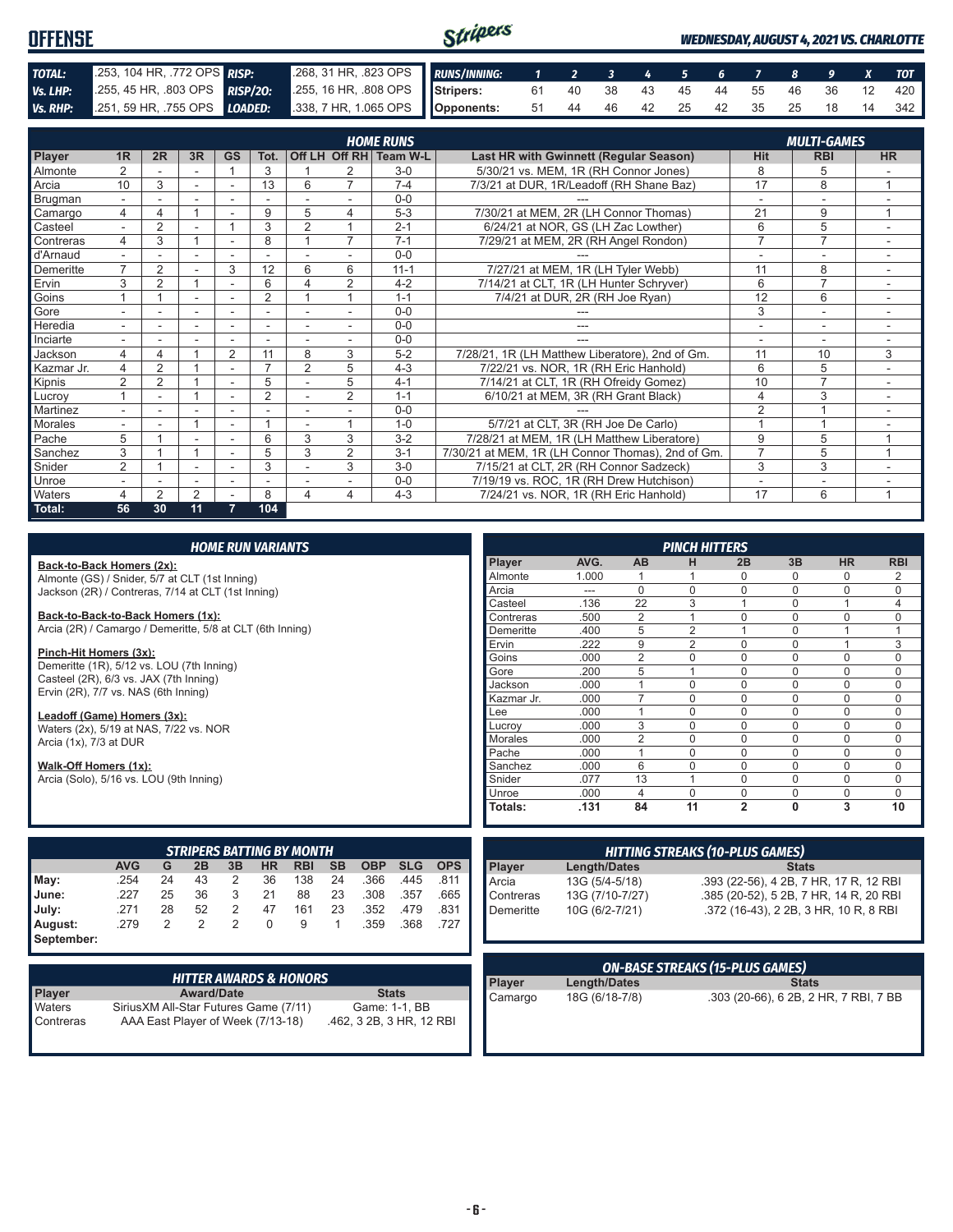## **13 ORLANDO ARCIA** *- SS - 26 YRS - ANACO, VENEZUELA*

*SEASON WITH GWN:*.307, 13 HR, 29 RBI, 5 SB, .933 OPS *HIT STREAK:* 3G (4-9)

#### *8/3 vs. CLT:*2-4, R, RBI *SERIES:* .500 (2-4), RBI

- **• Leaderboard:** Entering 8/4, ranks among Triple-A East top 10 in AVG (7th, .307), SLG (7th, .551), and OPS (7th, .933).
- **• 2021 with GWN: Has reached base safely in 48 of 52G (92.3%)** ... **5/4-5/18:**  Hit safely in first 13G (.393, 7 HR, 17 R, 12 RBI, 2 SB, 1.301 OPS) ... **5/9 at CLT:** Tied GWN's single-game HR record (3-for-4, 3 HR, 4 R, 4 RBI) ... **5/16 vs. LOU:** Blasted walk-off solo HR (#7) in 9th ... **6/18 vs. NAS:** Went 3-for-5 with 3 XBH, including solo HR (#11) and game-tying double in 10th, scored walk-off run ... **6/5- 6/23:** Posted 14G on-base streak (.333, 17-for-51, 4 2B, 3 HR, 11 R, 8 RBI, 6 BB). **• 2021 with ATL:** Recalled on 7/4 ... Hit .204 (10-for-49, 1 2B, 2 HR, 5 R, 9 RBI) in
- 17G ... Optioned back to Gwinnett on 7/31. **• 2021 with MIL:** Was on Milwaukee's Opening Day roster and batted .091 (1-for-
- 11, 1 RBI) in 4G before being traded to Atlanta on 4/6 (sent to Alternate Site).
- **• 2020:** Spent 59 games with the Brewers, batting .260 (10 2B, 1 3B, 5 HR, 22 R, 20 RBI, 2 SB) ... Played in 2 Postseason games (.143, 1-for-7, 1 HR, 2 RBI).
- **• Acquired:** Via trade with Milwaukee in exchange for RHP Chad Sobotka and RHP Patrick Weigel (4/6/21) ... Originally signed by Milwaukee as a NDFA (10/22/10).
- **• MLB Career:** .242, 70 2B, 7 3B, 44 HR, 189 RBI, 40 SB in 559G with MIL, ATL (2016-21) ... Played in the Postseason from 2018-20 (.295, 4 HR, 6 RBI in 13G).

## **17 JOHAN CAMARGO** *- INF - 27 YRS - PANAMA CITY, PANAMA*



**• Leaderboard:** Entering 8/4, ranks among Triple-A East top 10 in AVG (3rd, .322), R (4th, 47), OBP (5th, .408), H (T-6th, 74), TB (T-7th, 120), OPS (8th, .929).

- **• 2021 with GWN: In 42G since 6/10, hitting .350 (56-for-160, 12 2B, 2 3B, 6 HR, 29 R, 26 RBI, .976 OPS)** ... **5/4-5/22:** Hit safely in each of his first 9G (.364, 2 2B, 3 HR, 13 R, 8 RBI) ... **5/8 at CLT:** Notched his first career multi-HR game (2-for-4, 2 HR, 2 RBI) ... **6/5 vs. JAX:** Started 5-4-3 triple play, Gwinnett's first since 5/28/19 at TOL ... **6/10 at MEM:** Homered for first time since 5/8 (2-run, #4) in 4-for-5, 2-RBI effort ... **6/18-7/8:** Posted a team-best 18G on-base streak (.303, 20-for-66, 6 2B, 2 HR, 9 R, 7 RBI, 7 BB, .387 OBP) ... **7/18 at CLT:** Hit a 2-out, 2-run HR (#8) in 9th for a 12-11 lead (GWN had trailed 11-3) ... **7/30 at MEM:** Tallied season-high 4 RBI (2-for-4, 2B, HR #9) in 8-7 win.
- **• Gwinnett Career:** Has hits in 87 of 116G (75.0%) since 2017, batting .333 (150 for-450, 32 2B, 3 3B, 18 HR, 80 R, 78 RBI, 1 SB, .939 OPS).
- **• 2021 with ATL:** In 6 stints with the Braves, batting .000 (0-for-16, 1 R) in 15G.
- **• 2020:** Made Braves' Opening Day roster and batted .200 (8 2B, 4 HR, 16 R, 9 RBI) in 35G ... Added to the NLCS roster in place of injured Adam Duvall prior to Game 2 and played in 4G (.250, 2-for-8, 1 2B, 1 RBI).
- **• Acquired:** NDFA (7/2/10) out of Panama City, Panama.
- **• MLB Career:** .257, 68 2B, 4 3B, 34 HR, 144 RBI, 2 SB in 364G with Atlanta (2017- 21) ... Played in 2018 and 2020 Postseasons (.087, 1 2B, 1 RBI in 8G).

## **9 RYAN CASTEEL** *- 1B/C - 30 YRS - CHATTANOOGA, TN*

*SEASON WITH GWN:*.233, 3 HR, 17 RBI, 0 SB, .698 OPS *HIT STREAK:* -2G (0-7) *8/3 vs. CLT:*0-4 *SERIES:* .000 (0-4)

- **• 2021 with GWN: 5/15-5/18:** Had 6 RBI in 3G span, including 5/15 vs. LOU (1 for-2, GW 3-run 2B, 3 RBI) and 5/16 vs. LOU (1-for-3, HR, 2 RBI) ... **6/2 vs. JAX:** Notched pinch-hit 2-run 2B ... **6/3 vs. JAX:** Hit pinch-hit 2-run HR (#2) ... **6/24 at NOR:** Crushed game-winning grand slam (#3) in 6-2 victory (1-for-4, 4 RBI), his 2nd career slam (first since 7/20/13 with Adv-A Modesto).
- **• 2020:** Was not on the Braves' 60-man player pool ... Did not play.
- **• 2019:** Played 118G with Double-A Mississippi, batting .263 (21 2B, 2 3B, 21 HR, 73 RBI, .811 OPS) ... Ranked 2nd in the Southern League in homers and RBI, 3rd in slugging (.477) ... Was his 2nd career 20-homer season (hit 22 in 2013).
- **• Acquired:** MiLB FA (3/14/21) ... Originally Colorado's 17th-round pick in 2010 out of Cleveland State Community College (Cleveland, TN).

## **24 WILLIAM CONTRERAS** *- C - 23 YRS - PUERTO CABELLO, VZ*

- *SEASON WITH GWN:*.351, 8 HR, 25 RBI, 0 SB, 1.143 OPS *HIT STREAK:* 1G (2-4) *8/3 vs. CLT:* 2-4, R, 2 RBI *SERIES:* .500 (2-4), 2 RBI
- **• 2021 with GWN: Leads Triple-A East in HR (T-1st, 8) and RBI (25) since joining GWN on 7/8** ... **Has hit safely in 17 of 20G during his Triple-A debut (.351, 26-for-74, 5 2B, 8 HR, 18 R, 25 RBI, 1.143 OPS)** ... **7/13-7/18:** Named Triple-A East Player of the Week (.462, 12-for-26, 3 2B, 3 HR, 7 R, 12 RBI, 1.440 OPS) ... **7/10-7/27:** Posted a 13G hitting streak, tied for GWN's longest this year (.385, 20-for-52, 5 2B, 7 HR, 14 R, 20 RBI, 1.333 OPS).
- **• 2021 with ATL:** On the Braves' Opening Day roster ... Hit .204 (3 2B, 1 3B, 7 HR, 16 R, 21 RBI, .666 OPS) in 44G through 7/6 ... Optioned on 7/7.
- **• 2020:** Spent most of the year at the Alternate Training Site at Coolray Field ... Recalled by Atlanta for his MLB debut on 7/24 ... Hit .400 (4-for-10, 1 2B, 1 RBI) in 4G before being optioned on 7/29.
- **• Bloodlines:** Older brother is Chicago Cubs' C Willson Contreras.
- **• Acquired:** NDFA (2/1/15) out of Puerto Cabello, Venezuela.
- **• MLB Career:** .217, 4 2B, 1 3B, 7 HR, 22 RBI, 0 SB in 48G with Atlanta (2020-21).

## **14 TRAVIS d'ARNAUD** *- C - 32 YRS - LONG BEACH, CA*

|                  | <b>SEASON WITH GWN:</b> .000, 0 HR, 0 RBI, 0 SB, .222 OPS . | <b>HIT STREAK:</b> $-3G(0-7)$ |                                           |
|------------------|-------------------------------------------------------------|-------------------------------|-------------------------------------------|
| 8/3 vs. CLT: 0-4 |                                                             |                               | <b>SERIES:</b> .000 (0-4)                 |
|                  |                                                             |                               | and the second terms of the second second |

- **• MLB Rehab:** Joined Gwinnett on a rehab assignment on 7/30 ... Has been on Atlanta's 60-day IL since 5/2 (tore left thumb ligament, had surgery).
- **• 2021 with ATL:** Prior to the injury on 5/1 at TOR, batted .220 (18-for-82, 4 2B, 2 HR, 5 R, 11 RBI, .594 OPS) in 23G with the Braves.
- **• 2020:** Won his first NL Silver Slugger Award, batting .321 (88-for-165, 8 2B, 9 HR, 19 R, 34 RBI, .919 OPS) in 44G with Atlanta ... In 12G during the Postseason, hit .286 (12-for-42, 2 2B, 2 HR, 4 R, 10 RBI, .856 OPS).
- **• Bloodlines:** Is the second d'Arnaud to play for Gwinnett, joining his brother Chase (played 22G in 2016, hit .255 with 6 2B, 1 3B, 1 HR, 4 RBI, 7 SB).
- **• Acquired:** MLB FA (11/24/19) ... Originally Philadelphia's 1st-round pick (37th overall) in 2007 out of Lakewood High School (Lakewood, CA).
- **• MLB Career:** .251, 93 2B, 5 3B, 74 HR, 276 RBI, 2 SB in 567G with NYM, LAD, TB, ATL (2013-21) ... Has appeared in the Postseason 3 times (2015 with NYM, 2019 with TB, 2020 with ATL), batting .207, 3 2B, 5 HR, 10 R, 19 RBI in 32G.

### **12 TRAVIS DEMERITTE** *- OF - 26 YRS - NEW YORK, NY*

*SEASON WITH GWN:*.314, 12 HR, 34 RBI, 5 SB, 1.080 OPS *HIT STREAK:* 1G (2-4) *8/3 vs. CLT:*2-4 *SERIES:* .500 (2-4)

- **• 2021 with GWN: In 16G since returning from the IL on 7/13, batting .322 (19 for-59, 2 2B, 6 HR, 15 R, 19 RBI, 4 SB, 1.064 OPS)** ... **5/4 at CLT:** Tallied 5 RBI (3-for-6, HR) to set GWN Opening Night record ... **6/2-7/21:** Posted 10G hitting streak (.372, 16-for-43, 2 2B, 3 HR, 10 R, 8 RBI, 1.041 OPS) ... **6/10-7/10:** Was on the IL ... **7/18 at CLT:** Notched season-high 4 hits (4-for-5, 3 R, 2 RBI, SB) ... **7/17- 7/25:** Hit 3 grand slams in 7G span (7/17 at CLT, 7/23 vs. NOR, 7/25 vs. NOR), raising his career total to 6 (4 with GWN) ... **7/27 at MEM:** Homered for 3rd straight game, GW solo blast (#12) in 1-0 win.
- **• Gwinnett Career:** In 139G since 2019, batting .294 (140-for-476, 39 2B, 2 3B, 32 HR, 101 R, 107 RBI, 9 SB, .984 OPS) with the Stripers.
- **• 2020:** Hit .172 with 1 2B, 4 RBI in 18G with Detroit ... DFA'd on 2/5/21.
- **• 2019:** Made his Triple-A debut with Gwinnett and was an IL All-Star (.286, 20 HR, 73 RBI, .944 OPS in 96G) ... Has 1 of the 9 20-HR seasons in GWN history ... Traded to Detroit on 7/31, made his MLB debut (.225, 3 HR, 10 RBI in 48G).
- **• Acquired:** Off Waivers from Detroit (2/12/21) ... Originally Texas' 1st-round pick (30th overall) in 2013 out of Winder-Barrow High School (Winder, GA).
- **• MLB Career:** .217, 8 2B, 2 3B, 3 HR, 14 RBI, 3 SB with Detroit (2019-20).

### **18 PHILLIP ERVIN** *- OF - 28 YRS - MOBILE, AL*

*SEASON WITH GWN:*.204, 6 HR, 24 RBI, 10 SB, .667 OPS *HIT STREAK:* 3G (4-10) *8/3 vs. CLT:*2-4, 3B, R, RBI *SERIES:* .500 (2-4), 3B, RBI

- **• 2021 with GWN: 6/2 vs. JAX:** Hit decisive 3-run HR (#1) and tallied season-high 4 RBI (1-for-4, R) ... **6/13 at MEM:** Belted game-tying 2-run HR (#2) with 2 outs in the 9th of an eventual 7-6 loss (1-for-3, 1 R, 2 RBI) ... **7/7 vs. NAS:** Clubbed game-tying 2-run pinch-hit HR (#5, 1-for-1, 2 RBI) ... **8/1 at MEM:** Lined GWRBI single with 2 outs in 9th inning in 4-2 win (1-for-2, RBI).
- **• 2020:** Between Cincinnati and Seattle, hit .149 with 3 2B, 4 RBI, 1 SB in 37G ... DFA'd by the Reds (8/28), Mariners (12/16), and Chicago Cubs (2/20/21).
- **• Acquired:** Off waivers from the Chicago Cubs (2/22/21) ... Originally Cincinnati's 1st-round pick (27th overall) in 2013 out of Samford University (Homewood, AL).
- **• MLB Career:** .247, 26 2B, 8 3B, 17 HR, 68 RBI, 15 SB in 237G with CIN, SEA (2017-20) ... Talled 7 of his 8 career triples in 2019 (ranked 7th in NL).

## **5 TERRANCE GORE** *- OF - 30 YRS - MACON, GA*

*SEASON WITH GWN:*.267, 0 HR, 0 RBI, 14 SB, .797 OPS *HIT STREAK:* -3G (0-8)

- *8/3 vs. CLT:*DNP *SERIES:* .--- (0-0) **• Leaderboard:** Entering 8/4, ranks among Triple-A East top 10 in SB (T-8th, 14).
- **• 2021 with GWN:** Is 14-for-16 (87.5%) in stolen base attempts over 30G, has a pair of 2-steal games (5/18 at NAS, 6/18 vs. NAS) ... **6/9-G2 at MEM:** Stole 3rd and scored winning run in 8th inning of 3-1 victory ... **7/10 vs. NAS:** Notched seasonhigh 3 hits (3-for-3, 2B, R).
- **• 2020:** Logged 2G in his lone season with the Los Angeles Dodgers (0 PA).
- **• Acquired:** MiLB FA (2/18/21) ... Originally Kansas City's 20th-round pick in 2011 out of Gulf Coast Community College (Panama City, FL).
- **• MLB Career:** .224, 2 2B, 1 3B, 0 HR, 1 RBI, 40 SB in 102G with KC, CHC, LAD (2014-20) ... Played in the Postseason with KC (2014-15) and CHC (2018), going 0-for-2 with 3 R, 5 SB ... Won World Series with the Royals in 2015.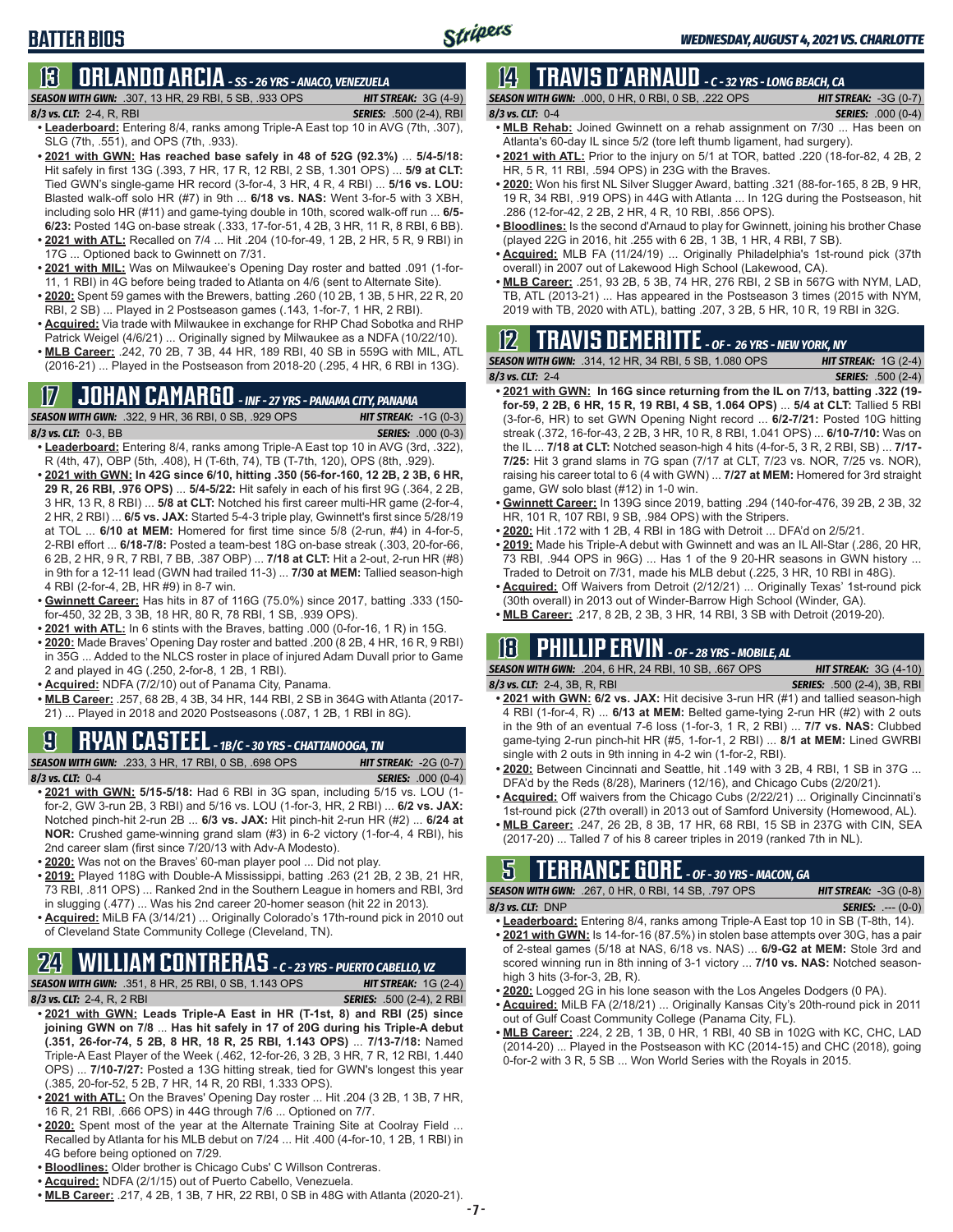### **4 SEAN KAZMAR JR.** *- INF - 36 YRS - VALDOSTA, GA*

- *SEASON WITH GWN:*.212, 7 HR, 21 RBI, 3 SB, .639 OPS *HIT STREAK:* 1G (1-4) *8/3 vs. CLT:*DNP *SERIES:* .--- (0-0)
- **• Hits Record: On 7/31 at MEM, passed Larry Whisenton (657) for the Atlanta Braves Triple-A career hits record with his 658th (single, 1-for-4)**.
- **• Gwinnett Career:** Batting .264 (658-for-2489, 134 2B, 12 3B, 44 HR, 300 R, 291 RBI, 26 SB) in 724G over 8 seasons ... Leads in career G, AB, H, TB (948), 2B, R, RBI ... Ranks 2nd in career 3B (12) ... Ranks 3rd in career HR (44).
- **• 2021 with GWN: 5/25 vs. MEM:** Lined a walk-off single in the 9th for a 2-1 win, his first career walk-off RBI with GWN ... **7/8-G1 vs. NAS:** Passed Joey Terdoslavich for 3rd on GWN career HR list (#42, 1-for-3, 2 RBI) ... **7/22 vs. NOR:** Passed Damon Hollins for 2nd on ATL Triple-A hits list (#649, 2-for-3, HR, 2 RBI) ... **7/28 at MEM:** Notched his 999th and 1,000th career Triple-A hits (2-for-5, R).
- **• 2021 with ATL:** Contract selected on 4/17, has spent 2 stints with Atlanta (4/17- 4/23, 5/4-5/7), going 0-for-2 ... Pinch hit on 4/17 at the Chicago Cubs, marking his first MLB appearance in 4,589 days since 9/23/08 with San Diego ... The last player with a bigger gap between MLB appearances was Ralph Winegarner (13 years, 14 days between 6/23/36 with CLE and 7/7/49 with STL).
- **• Acquired:** MiLB FA (12/7/20) ... Originally San Diego's 5th-round pick in 2004 out of the College of Southern Nevada.
- **• MLB Career:** .195, 1 2B, 0 3B, 0 HR, 2 RBI in 22G with San Diego (2008) and Atlanta (2021).

## **22 JASON KIPNIS** *- INF - 34 YRS - NORTHBROOK, IL*

*SEASON WITH GWN:*.268, 5 HR, 19 RBI, 0 SB, .828 OPS *HIT STREAK:* -1G (0-1) *8/3 vs. CLT:*DNP *SERIES:* .--- (0-0)

- **• 2021 with GWN: Has 5 multi-hit efforts in 10G since 7/6, batting .341 (14-for-41, 3 2B, 1 3B, 2 HR, 8 R, 10 RBI)** ... **5/28 vs. MEM:** Belted decisive 3-run HR (#1, 2-for-3, 3 RBI) ... **6/16 at NAS:** Hit game-winning HR (#2), a 2-run shot (2-for-4,, 2 RBI) ... **7/14 at CLT:** Fell a triple shy of the cycle (3-for-5, 2B, HR, 3 R, 2 RBI).
- **• 2020:** In his lone season with the Chicago Cubs, hit .237 (8 2B, 1 3B, 3 HR, 16 RBI, 1 SB) in 44G ... Played in 2G during the Postseason (0-for-3, 1 BB, 1 SO) ... Elected Free Agency on 10/28.
- **• Acquired:** MiLB FA (3/29/21) ... Originally Cleveland's 2nd-round pick in 2009 out of Arizona State University (Tempe, AZ).
- **• MLB Career:** .260, 260 2B, 24 3B, 126 HR, 545 RBI, 136 SB in 1,165G with CLE, CHC (2011-20) ... Was 2-time AL All-Star with the Indians (2013, 2015) ... Hit .192 (3 2B, 1 3B, 4 HR, 9 RBI) in 26G during the Postseason with CLE (2013, 2016-18) and CHC (2020).

## **20 JONATHAN MORALES** *- C - 26 YRS - ARROYO, PUERTO RICO*

*SEASON WITH GWN:*.128, 1 HR, 7 RBI, 0 SB, .319 OPS *HIT STREAK:* -2G (0-9) *8/3 vs. CLT:*DNP *SERIES:* .--- (0-0)

- **• 2021 with GWN: 5/7 at CLT:** Tied his single-game career high with 5 RBI, going 2-for-6 with a 3-run HR (#1) in the 9th.
- **• 2020:** Spent entire year at Braves Alternate Site in Gwinnett (no MLB debut) ... Played for Caguas of the Puerto Rican Winter League (.394, 3 HR, 9 RBI in 13G), earning PWL Postseason All-Star honors.
- **• 2019:** Hit .240 (13 2B, 2 HR, 27 R, 25 RBI) in 80G between Double-A Mississippi and Gwinnett ... Logged 1 game during the IL Playoffs (0-for-1, BB).
- **• Acquired:** Braves' 25th-round pick in 2015 out of Miami-Dade Community College.

## **15 CRISTIAN PACHE** *- OF - 22 YRS - SANTO DOMINGO CENTRO, D.R.*

| <b>SEASON WITH GWN:</b> .238. 6 HR. 22 RBI. 5 SB. .708 OPS |  |                                                           | <b>HIT STREAK:</b> $2G(3-9)$  |
|------------------------------------------------------------|--|-----------------------------------------------------------|-------------------------------|
| 8/3 vs. CLT: $2-5$ , $2B$ , $2R$                           |  |                                                           | <b>SERIES:</b> .400 (2-5), 2B |
|                                                            |  | $\equiv$ $\sim$ $\sim$ $\sim$ $\sim$ $\sim$ $\sim$ $\sim$ |                               |

- **• MLB.com Prospect Ranks:** #1 (Braves Top 30), #10 (Top 100).
- **• 2021 with GWN: 5/29-6/1:** Assigned to rehab (right hamstring inflammation), played 1G before being activated/optioned on 6/2 ... **6/5 vs. JAX:** Went 3-for-6 with 2 doubles, including game-tying 2-run double in 9th ... **6/10 at MEM:** Tallied his first career multi-HR game (3-for-5, 2 HR, 3 R, 4 RBI) ... **6/30 at DUR:** Notched last-AB GWRBI single in 9th for 2-1 win (2-for-3, 2B, RBI) ... **7/21 vs. NOR:** Homered in both games of a DH (#3-4, 2-for-6, 2 R, 2 RBI) ... **7/8-7/28:** Hit .286 (18-for-63, 1 2B, 4 HR, 16 R, 11 RBI, 3 SB, .858 OPS) in 17G.
- **• 2021 with ATL:** On Atlanta's Opening Day roster for the first time ... Hit .111 (3 2B, 1 HR, 6 R, 4 RBI) in 22G ... Placed on IL twice, on 4/14 and 5/14 ... Was at the Alternate Training Site from 4/24-4/30.
- **• 2020:** Spent most of the year at the Alternate Training Site ... Made his MLB debut on 8/21 vs. Philadelphia (1-for-4) ... Played just 2G during regular season (.250) ... Also made MLB Postseason debut (.182, 1 2B, 1 HR, 4 R, 4 RBI in 12G).
- **• 2019:** Between Mississippi (104G) and Gwinnett (26G), hit .277 (36 2B, 9 3B, 12 HR, 63 R, 61 RBI, 8 SB, .802 OPS) in 130G ... Named a Southern League Postseason All-Star and MLB All-Star Futures Game participant.
- **• Acquired:** NDFA (7/4/15) out of Santo Domingo Centro, D.R.
- **• MLB Career:** .119, 3 2B, 0 3B, 1 HR, 4 RBI, 0 SB in 24G with Atlanta (2020-21).

## **2 YOLMER SANCHEZ** *- INF - 29 YRS - MARACAY, VENEZUELA*

*SEASON WITH GWN:*.201, 5 HR, 22 RBI, 4 SB, .609 OPS *HIT STREAK:* 1G (2-3) *8/3 vs. CLT:*2-3, R, RBI *SERIES:* .667 (2-3), RBI

- **• 2021 with GWN: 5/7 at CLT:** Went 3-for-5 with 3 runs, 3 RBI and GWN's first triple of the year ... **6/9-G2 at MEM:** Stole home as part of a double-steal with Drew Waters, scored tying run in 3-1 win (1-for-2, R, SB) ... **6/16 vs. NAS:** After going 30G without a homer, launched his 1st of the year (3-run, 1-for-2, 3 RBI) ... **7/28 at MEM:** Hit a game-tying 2-run HR (#3) with 2 outs in 9th of 8-7 loss ... **7/30 at MEM:** Recorded 2nd career multi-HR game (1st since 5/2/15, CLT vs. SWB), hitting 2 solo shots (#4-5) including GW blast in 8th for 8-7 win (2-for-3, 3 R, 2 RBI).
- **• 2020:** Played 11G with the Chicago White Sox, batting .313 (3 2B, 1 HR, 1 RBI, 1.164 OPS) ... Made his MLB Postseason debut in the ALWCS (1G, no at-bat).
- **• Acquired:** MiLB FA (3/31/21) ... Originally a NDFA with Chi. White Sox (5/29/09).
- **• MLB Career:** .245, 113 2B, 24 3B, 32 HR, 215 RBI, 30 SB in 657G with the Chi. White Sox (2014-20) ... Won an AL Gold Glove in 2019 (.987 FPCT at 2B).

## **26 TRAVIS SNIDER** *- OF/INF - 33 YRS - KIRKLAND, WA*

|                     | <b>SEASON WITH GWN:</b> .185, 3 HR, 10 RBI, 1 SB, .653 OPS                                                                                                                                                                                                                                                                                                                                                             | <b>HIT STREAK:</b> $2G(2-6)$ |
|---------------------|------------------------------------------------------------------------------------------------------------------------------------------------------------------------------------------------------------------------------------------------------------------------------------------------------------------------------------------------------------------------------------------------------------------------|------------------------------|
| $8/13$ vs. CLT: DNP |                                                                                                                                                                                                                                                                                                                                                                                                                        | <b>SERIES:</b> $--- (0-0)$   |
|                     | $\mathbf{A} \mathbf{A} \mathbf{A} \mathbf{A} \mathbf{A} \mathbf{A} \mathbf{A} \mathbf{A} \mathbf{A} \mathbf{A} \mathbf{A} \mathbf{A} \mathbf{A} \mathbf{A} \mathbf{A} \mathbf{A} \mathbf{A} \mathbf{A} \mathbf{A} \mathbf{A} \mathbf{A} \mathbf{A} \mathbf{A} \mathbf{A} \mathbf{A} \mathbf{A} \mathbf{A} \mathbf{A} \mathbf{A} \mathbf{A} \mathbf{A} \mathbf{A} \mathbf{A} \mathbf{A} \mathbf{A} \mathbf{A} \mathbf{$ |                              |

- **• 2021 with GWN: 6/18 vs. NAS:** Homered for the first time since 5/7 at CLT, a solo shot (#2) as part of 6-run comeback in 8-7 win (1-for-3, 2 RBI) ... **7/15 at CLT:** Blasted go-ahead 2-run HR (#3) in 8th of 11-10 win (1-for-4, 2 RBI) ... **7/31 at MEM:** Delivered GW 2-run double in 2-1 win (1-for-4, 2 RBI).
- **• 2020:** Signed by Miami on 7/24 and reported to the Marlins' Alternate Training Site in Jupiter, FL, but was released on 8/27 and did not reach the Majors.
- **• 2019:** Played for Triple-A Reno in Arizona's system (.294, 22 2B, 4 3B, 11 HR, 41 RBI, 3 SB, .899 OPS in 93G).
- **• Acquired:** MiLB FA (2/26/21) ... Originally Toronto's 1st-round pick (14th overall) in 2006 out of Henry M. Jackson High School (Mill Creek, WA).
- **• MLB Career:** .244, 100 2B, 7 3B, 54 HR, 212 RBI, 22 SB in 630G with TOR, PIT, BAL (2008-15) ... Played for PIT in Postseason from 2013-15 (1-for-4 in 3G).

## **11 Drew WATERS** *- OF - 22 YRS - ATLANTA, GA*

| <b>SEASON WITH GWN: .256, 8 HR, 27 RBI, 17 SB, .771 OPS</b>                                             |  |  | <b>HIT STREAK:</b> $2G(2-9)$ |                            |
|---------------------------------------------------------------------------------------------------------|--|--|------------------------------|----------------------------|
| $8/3$ vs. CLT: DNP                                                                                      |  |  |                              | <b>SERIES:</b> $--- (0-0)$ |
| $\blacksquare$ . Leaderbeard, Friedrich $0/4$ replie appears Triple A Feat ten 40 in CD $/44$ k $-47$ D |  |  |                              |                            |

- **• Leaderboard:** Entering 8/4, ranks among Triple-A East top 10 in SB (4th, 17), R (T-5th, 45), and 2B (10th, 17).
- **• MLB.com Prospect Ranks:** #2 (Braves Top 30), #25 (Top 100 Prospects).
- **• 2021 with GWN: Ranks 2nd in Triple-A East in XBH since 7/1 (17), batting .299 (32-for-107, 11 2B, 1 3B, 5 HR, 24 R, 17 RBI, 5 SB, .914 OPS)** ... **5/15-6/10:** Hit .316 (25-for-79, 4 2B, 3 HR, 16 R, 9 RBI, 6 SB, .906 OPS) in 21G ... **5/18 at NAS:** Recorded first career multi-HR game (3-for-5, 2 HR, 3 RBI) and became the first GWN player to homer from both sides of the plate since Mel Rojas Jr. (7/7/16 at CLT) ... **5/19 at NAS:** Fell a triple shy of the cycle in first 4-hit game at Triple-A (4-for-5, 2B, HR, 2 R, 2 RBI, 2 SB) ... **6/9-G2 at MEM:** Lined RBI single in 8th (2 for-3, R, RBI) for last-at-bat 3-1 win ... **7/2-7/18:** Posted 13G on-base streak (.357, 20-for-56, 8 2B, 1 3B, 2 HR, 14 R, 10 RBI, 4 SB).
- **• Futures Game:** Played for the NL Team in the 2021 SiriusXM All-Star Futures Game on 7/11 at Coors Field (1-for-1, BB) ... Was the 7th active Gwinnett player selected to the game (1st since RHP Touki Toussaint in 2018).
- **• 2020:** Spent entire year at Braves Alternate Site in Gwinnett (no MLB debut).
- **• 2019:** Hit .309 (40 2B, 9 3B, 7 HR, 80 R, 52 RBI, 16 SB) in 134G with Double-A Mississippi and Gwinnett ... Won Southern League Batting Title (.319, best in MIS history) and Most Valuable Player (1st in MIS history) ... Ranked among MiLB top 5 in doubles (T-3rd, 40) and hits (5th, 163).
- **• Acquired:** Braves' 2nd-round pick in 2017 out of Etowah High School (Woodstock, GA) ... Named Gatorade Georgia Baseball Player of the Year in 2017.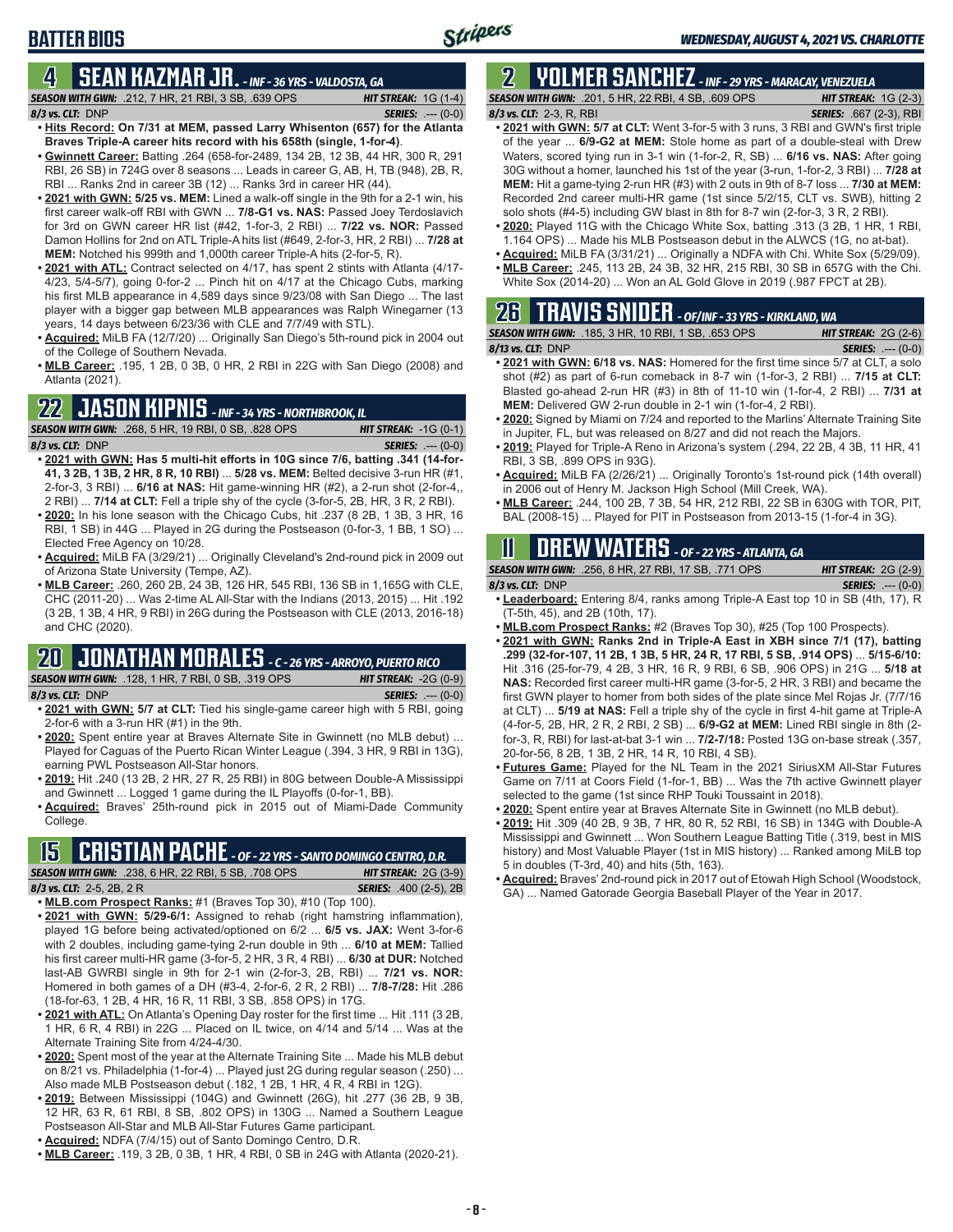## **SEASON SUMMARY**



## **TEAM HIGHS & LOWS**

| <b>OFFENSE:</b>  |  |
|------------------|--|
|                  |  |
|                  |  |
|                  |  |
|                  |  |
|                  |  |
|                  |  |
|                  |  |
|                  |  |
|                  |  |
|                  |  |
|                  |  |
|                  |  |
|                  |  |
|                  |  |
|                  |  |
|                  |  |
|                  |  |
| <b>PITCHING:</b> |  |
|                  |  |
|                  |  |
|                  |  |
|                  |  |
|                  |  |
|                  |  |
|                  |  |
|                  |  |
|                  |  |
|                  |  |
|                  |  |

#### **DEFENSE:**

| Most Double Plays Turned, Game  3 (5x, last: 7/16 at Charlotte) |  |
|-----------------------------------------------------------------|--|
|                                                                 |  |
|                                                                 |  |
|                                                                 |  |
|                                                                 |  |
|                                                                 |  |

## **TEAM MISCELLANEOUS**

| Largest Blown Lead (Loss) 3 Runs (3x, last: 7/4 at Durham, 3-0, 4-5) |
|----------------------------------------------------------------------|
|                                                                      |
| Longest Game, Time……………………………………………………4:26 (5/4 at Charlotte)        |
|                                                                      |
|                                                                      |
|                                                                      |
|                                                                      |
|                                                                      |
|                                                                      |
|                                                                      |
|                                                                      |

### **INDIVIDUAL HIGHS & LOWS**

| <b>HITTING (GAME):</b> |  |
|------------------------|--|
|                        |  |
|                        |  |
|                        |  |
|                        |  |
|                        |  |
|                        |  |
|                        |  |
|                        |  |
|                        |  |
|                        |  |
|                        |  |
|                        |  |
|                        |  |
|                        |  |

#### **PITCHING (GAME):**

#### **DEFENSE (GAME):**

### **STREAKS**

#### **OFFENSIVE (LONGEST IN 2021 ONLY):**

#### **PITCHING (LONGEST IN 2021 ONLY):**

### **LAST TIME IT HAPPENED (GWINNETT REGULAR-SEASON HISTORY)**

#### **INDIVIDUAL OFFENSE:**

|                                                               | Homers, Both Sides of Plate ………………………… Drew Waters (5/18/21 at Nashville)  |
|---------------------------------------------------------------|----------------------------------------------------------------------------|
|                                                               |                                                                            |
|                                                               |                                                                            |
|                                                               | Back-to-Back-to-Back Homers  Arcia/Camargo/Demeritte (5/8/21 at Charlotte) |
|                                                               |                                                                            |
|                                                               |                                                                            |
|                                                               |                                                                            |
|                                                               |                                                                            |
|                                                               |                                                                            |
|                                                               |                                                                            |
|                                                               |                                                                            |
|                                                               |                                                                            |
|                                                               |                                                                            |
|                                                               |                                                                            |
|                                                               |                                                                            |
| <b>INDIVIDUAL PITCHING:</b><br><b>Q O-Inning Perfect Game</b> | Never                                                                      |
|                                                               |                                                                            |

| 9.0-Inning No-Hitter (Solo)Todd Redmond (5/28/10 at Louisville)                |  |
|--------------------------------------------------------------------------------|--|
| 9.0-Inning No-Hitter (Comb.) Wooten/Marksberry/Ramirez (6/30/16 at Louisville) |  |
|                                                                                |  |
|                                                                                |  |
|                                                                                |  |
| 21 Consecutive Saves Converted Jairo Asencio (9/6/09-8/8/11)                   |  |
| 25.0-Inning Scoreless Streak Stephen Marek, 25.1 IP (6/6/10-8/2/10)            |  |
|                                                                                |  |

#### **TEAM OFFENSE:**

| <b>TEAM PITCHING:</b> |                                                                     |
|-----------------------|---------------------------------------------------------------------|
|                       |                                                                     |
|                       |                                                                     |
|                       |                                                                     |
|                       |                                                                     |
|                       |                                                                     |
|                       |                                                                     |
|                       |                                                                     |
|                       |                                                                     |
|                       |                                                                     |
| <b>TEAM DEFENSE:</b>  |                                                                     |
|                       | Turn a Triple Play  6/5/21 vs. Jacksonville (Camargo-Kipnis-Snider) |
|                       |                                                                     |

| <b>TEAM MISCELLANEOUS:</b> |  |
|----------------------------|--|
|                            |  |
|                            |  |